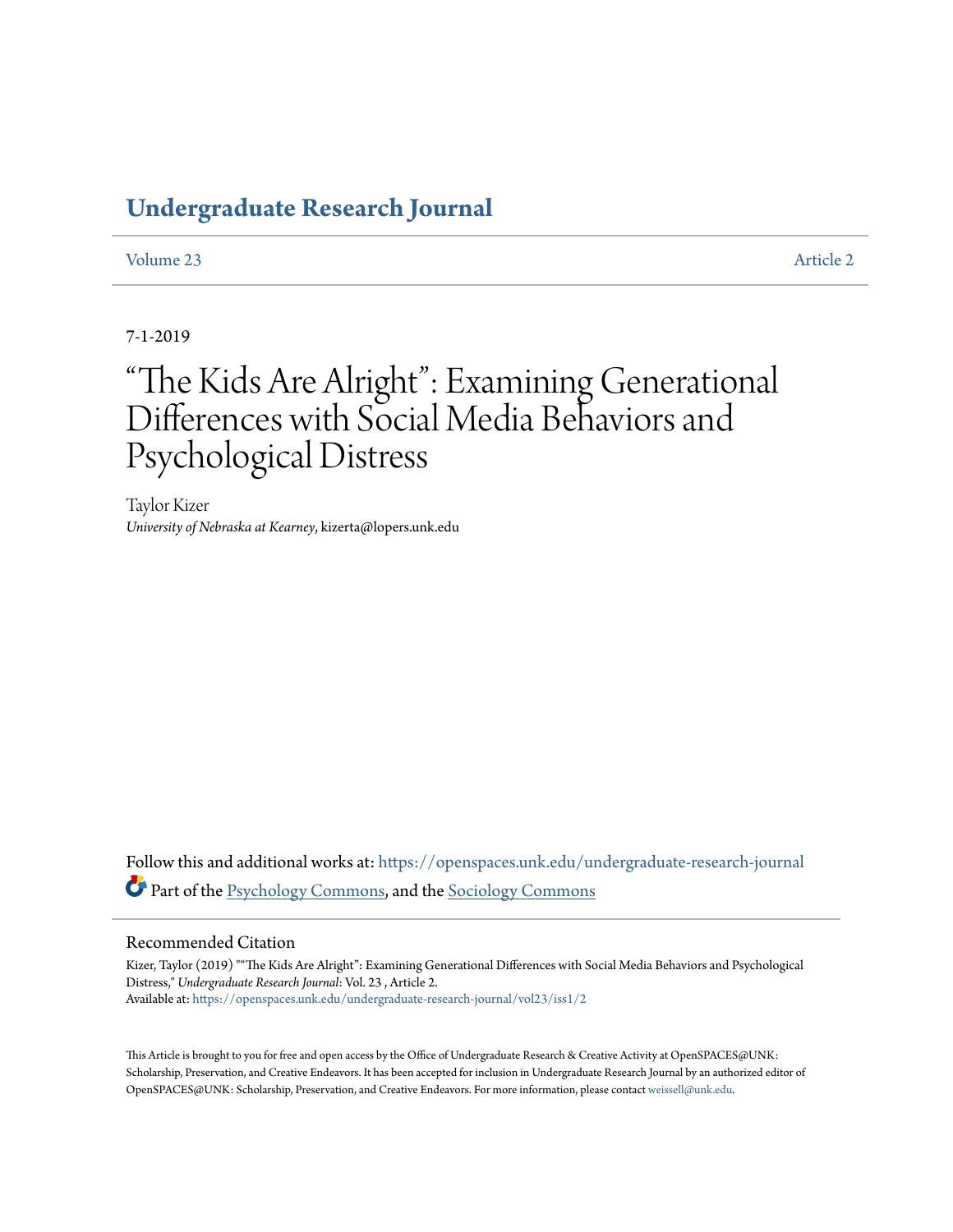# **"The Kids Are Alright": Examining Generational Differences with Social Media Behaviors and Psychological Distress**

*Taylor Kizer*

#### **ABSTRACT**

Studies have recently examined associations between social media and psychological distress. Although Facebook use is related to lower psychological distress, few studies have examined the cumulative impact of social media use on psychological distress across multiple social media platforms. According to Erikson's (1968; 1983) psychosocial theory of development, the relationship between social media and psychological distress may depend on age, specifically comparing young adulthood to middle adulthood. The goal of this study is to examine the relationship between social media behaviors, such as posting or monitoring, on different social media platforms (Facebook, Snapchat, Instagram, and Twitter) and symptoms of depression, anxiety, and stress, while also examining age as a moderator. Data comes from participants from a small city in the Midwest and an urban city in the Southwest that completed a daily online survey for 10 consecutive days that addressed how much time and what behaviors participants engaged in across social media platforms and daily reports of symptoms of depression, anxiety, and stress (i.e., psychological distress). Results from linear regression analyses found little support for the independent effects of behaviors on social media platforms for psychological distress. However, some support was found for differences between participants who were between 18 and 23 and participants who were between 24 and 40 with Facebook, SnapChat, and Twitter and psychological distress. For middle adults, using Facebook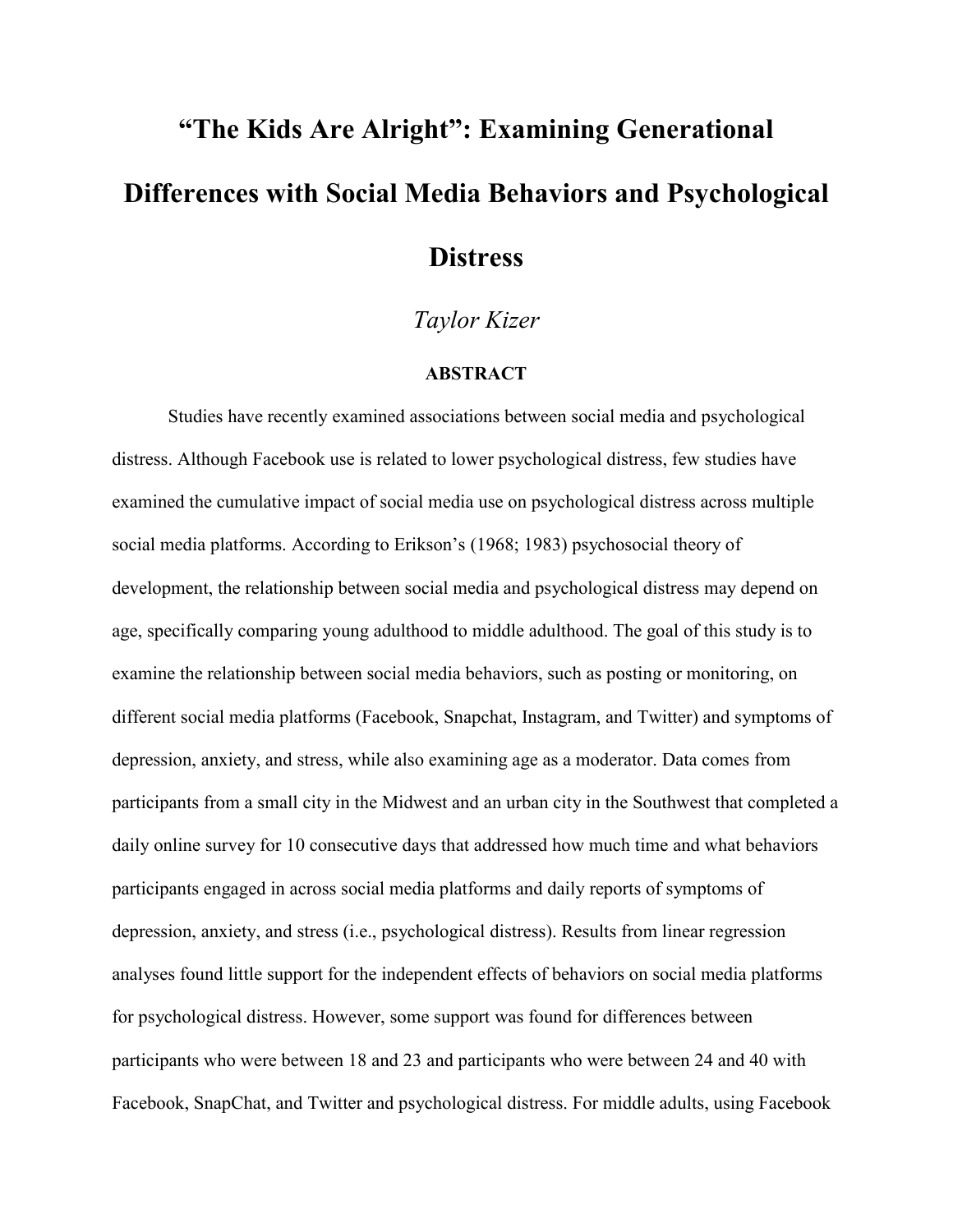and SnapChat was predictive of psychological distress compared to younger adults, and the reverse was found for Twitter. These results reflect that middle adults may use social media for social comparison as represented by the generativity versus stagnation stage of Erikson's (1968; 1983) psychosocial development theory, which has implications for psychological distress. Recommendations and future directions will be presented.

#### **INTRODUCTION**

According to the Pew Research Center (2018), approximately 3/4 of young adults check social media daily. Given these high usage rates, it is likely that social media use is associated with psychological distress. Some studies have shown that social media use, particularly Facebook, is associated with lower distress (Primack et al., 2017; Berryman, Ferguson, & Negy, 2017; Kross et al., 2013). However, few studies have examined multiple social media platforms, such as Snapchat, Instagram, and Twitter. Additionally, one recent study has found that spending time on social media may not necessarily be associated with changes in interpersonal and relational well-being, but rather, the types of behaviors that individuals engage in (Seidman, Langlais, & Havens, 2018). Theoretically, behaviors that promote belongingness (Baumeister  $\&$ Leary, 1995), such as messaging or communicating directly with individuals over social media, should be associated with benefits for well-being. On the other hand, social media behaviors involving one-way communication, such as monitoring others' social media content, which does not promote belongingness, would hypothetically be negatively associated with psychological distress. Another factor that may predict if social media is associated with psychological distress is age. Based on Erikson's (1968; 1983) psychosocial theory of development, the relationship between social media and psychological distress may depend on the type of conflict an individual may experience at each stage of life (e.g., intimacy versus isolation during the young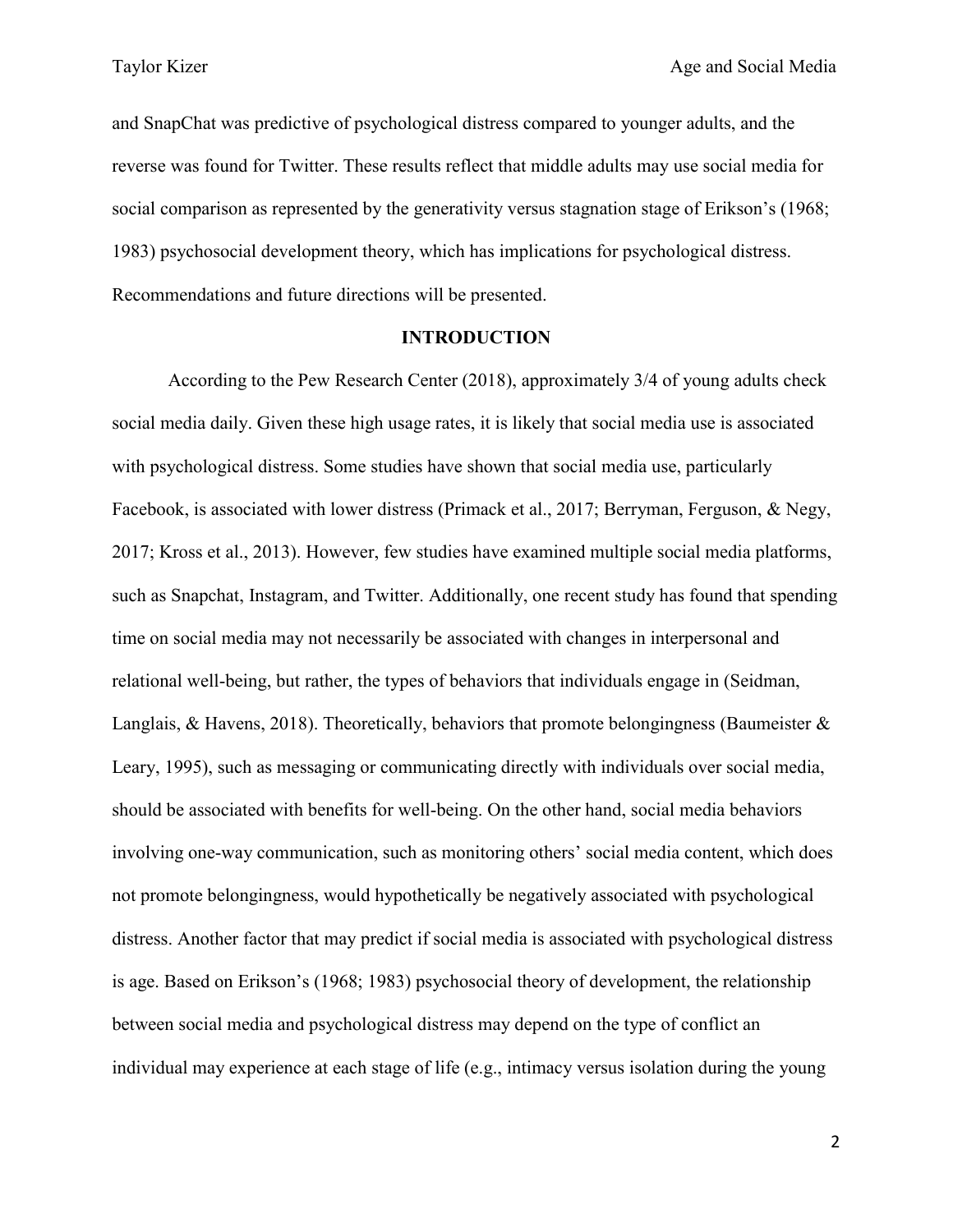adult stage, generativity versus stagnation during middle adulthood). Therefore, the goal of this study is to examine the relationship between social media behaviors on different social media platforms and psychological distress, while also examining age as a moderator.

This study advances research on social media in many ways. First, we focus on multiple social media platforms as other studies mainly examine Facebook. Although there are some similarities across the major social media platforms, there are plenty of differences that make each of these platforms unique, which means each platform could have varied effects on psychological health. Second, we collected data from a community sample of participants, which is more reliable than a college student sample. Third, this study uses longitudinal data (social media use over a period of 10 consecutive days) to achieve the goals of this study, as many studies have only collected data at one point in time. This is advantageous because it provides a more precise and valid measure of social media behaviors and psychological distress. Next, we discuss research concerning social media use and behaviors in the context of psychological distress. Second, we introduce age as a potential moderator for the relationship between social media behaviors and psychological distress.

#### **Social Media and Psychological distress**

Social media is incredibly popular among teenagers and adults, with many having regular routine access to multiple social media networks. According to the Lenhart (2015) and Vannucci et al. (2016), about 90% of young adults in the U.S. use social media and most visit these sites at least once a day. Most social media use is concentrated in teenagers and young adults. According to the Royal Society for Public Health (2017), 91% of 16-24 year olds in the UK use the Internet for social networking. One study found that adolescent participants were very active on social media with 82.1% reporting having had social media accounts for at least a year, 92.9% had an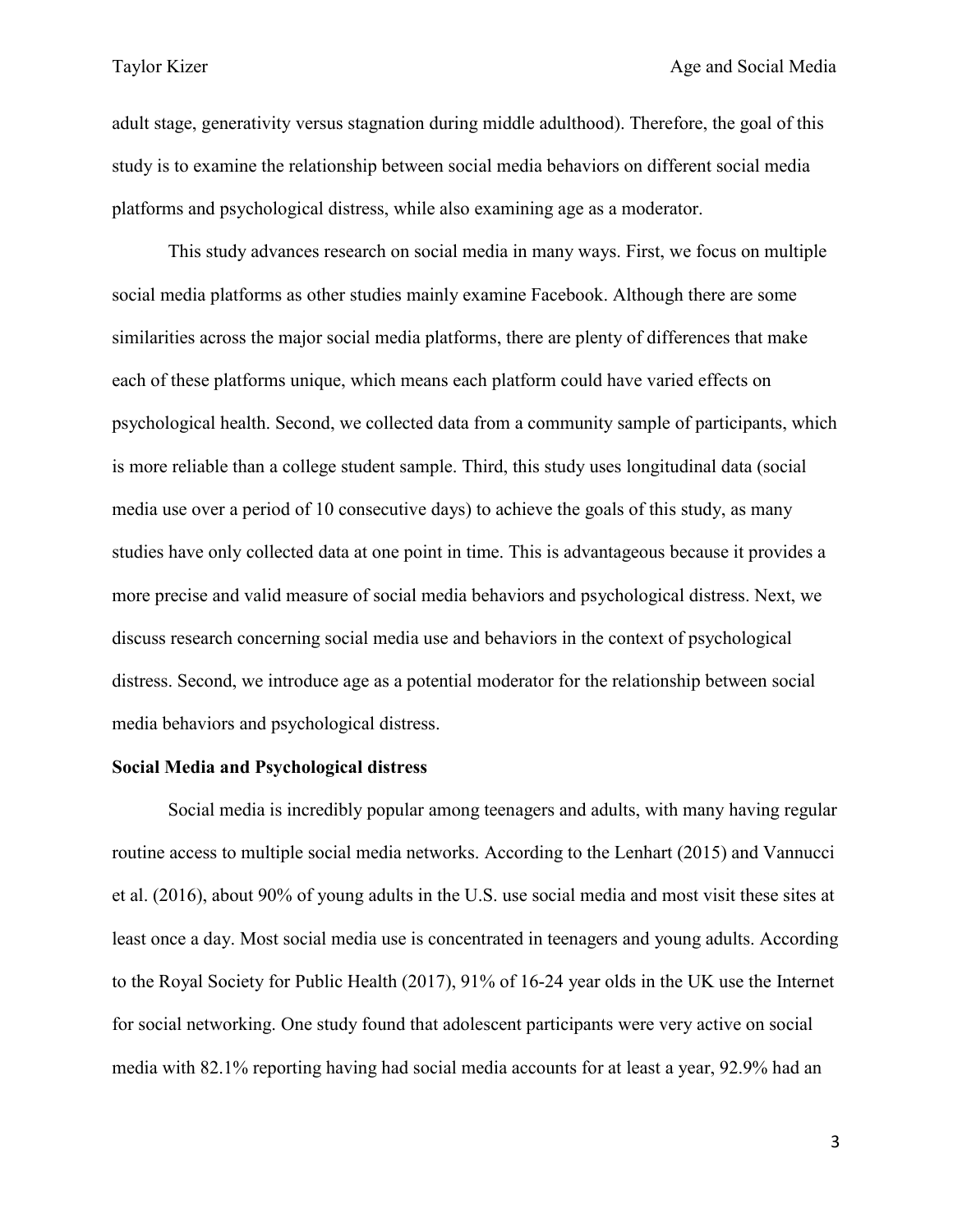account on at least one social media platform, and 68.1% reporting checking their social media accounts at least once a day (Barry et al., 2017). Additionally, most adults appear to access social media through their phones. According to one study, 92% of teenagers and young adults own a smart phone (Twenge et al., 2018), which illustrates the affordances of social media access for this population. Given how common it is to use social media, it is important to understand its implications for individuals' psychological distress.

Many studies have begun to explore the relationship between social media and psychological distress, typically finding a negative association between the two variables. Facebook was one of the first social media platforms to be examined in terms of psychological distress, and many studies illustrate that spending time on Facebook is associated with lower levels of psychological distress. One study found that too much time on Facebook was associated with lower cognitive well-being (Kross et al., 2013). Another study demonstrated that individuals who "like" more material on Facebook are likely to report lower levels of psychological distress (Ginsberg & Burke, 2017). Other studies have examined social media broadly, without specifying a social media platform, which provides support for a negative relationship between social media and psychological distress. For instance, Primack et al. (2017) found that social media use was positively associated with depression and anxiety among young adults. Vannucci and colleagues (2017) found that higher daily use of social media was associated with more frequent and intense experiences of anxiety, particularly for males. Twenge and colleagues (2018) found a correlation between social media screen time and depressive and suicidal symptoms. One study explained the reason behind some of these effects is that individuals tend to compare themselves to others, which leads to negative self-comparison (Ginsberg & Burke, 2017). Other studies have demonstrated a negative associated between social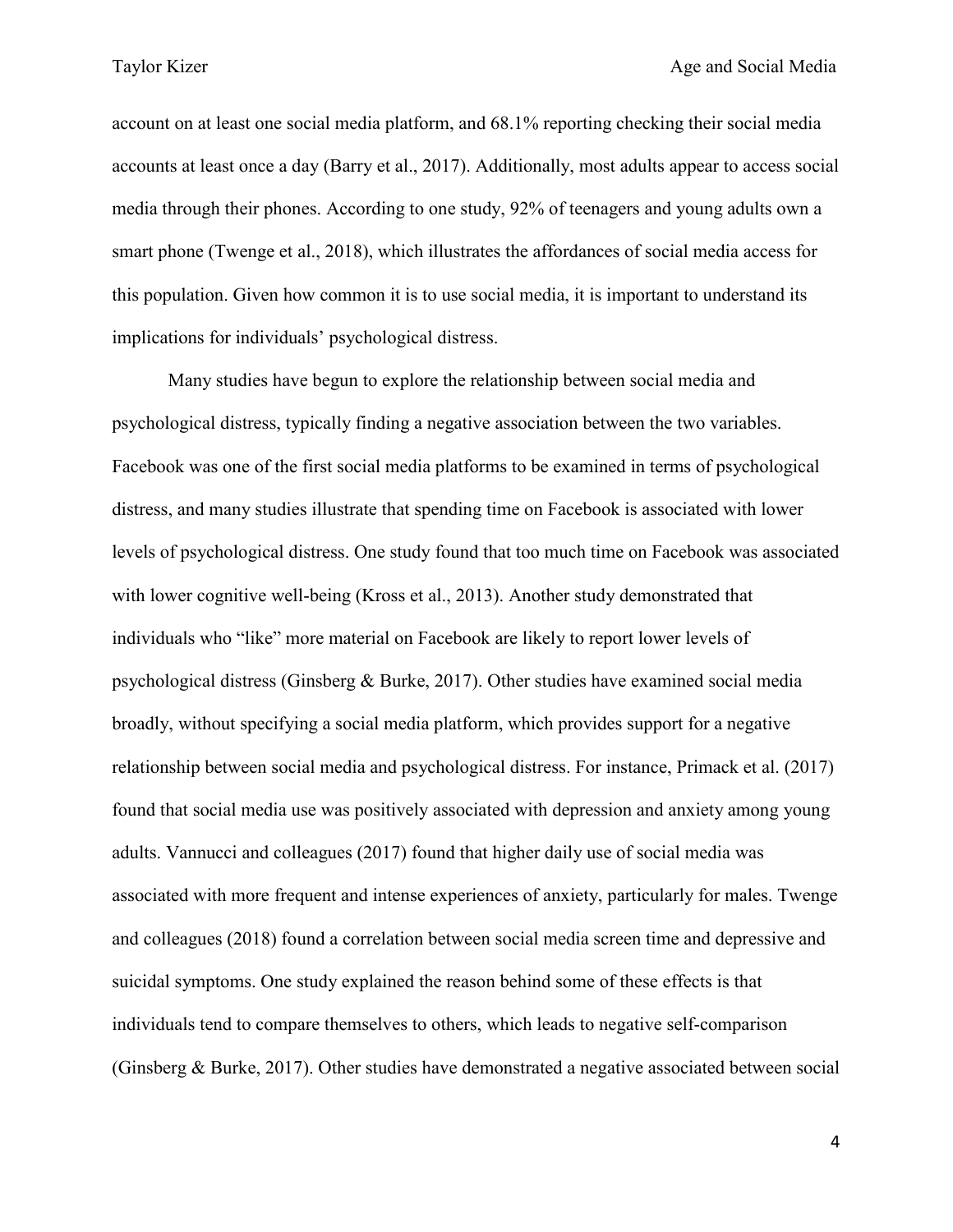media use and physical health. Woods and Scott (2016) found evidence that too much social media use is associated with less sleep quality, low self-esteem, and high levels of anxiety and depressive symptoms, particularly for teens and adults. Overall, there appears to be a negative relationship between using social media and psychological distress.

There is theoretical support for why social media use is likely to be linked to psychological distress. According to Baumeister and Leary (1995), all people have a need to belong and one way to meet this need is to connect with other people over social media. For instance, on Facebook, people can feel connected by commenting on other people's posts and "liking" others' content. On Instagram, individuals can comment on others' photos, which is likely to help them feel like they are a part of others' lives. Snapchat allows people to send pictures as a form of constant communication. Generally, social media provides individuals opportunities to connect to others. However, if there is a lack of connection between individuals and their social network or if social media is used passively, such as simply viewing others' content, individuals' belongingness needs may not be met. For instance, Siedman et al. (2017) found that passive activities, such as monitoring other's Facebook content, was related to lower relational well-being. These authors also found that excessive social media behaviors, such as posting pictures on one's romantic partner on Facebook too much, was related to lower relationship quality. Based on findings from previous studies, social media seems likely to negatively impact psychological distress, particularly if the behaviors are passive.

Based on this theoretical rationale, there is a need to focus on various behaviors across multiple social media platforms. Although there is evidence that Facebook is associated with lower psychological distress, it may vary by the type of social media behavior and which platform these behaviors are being enacted. Based on research on Facebook, communicating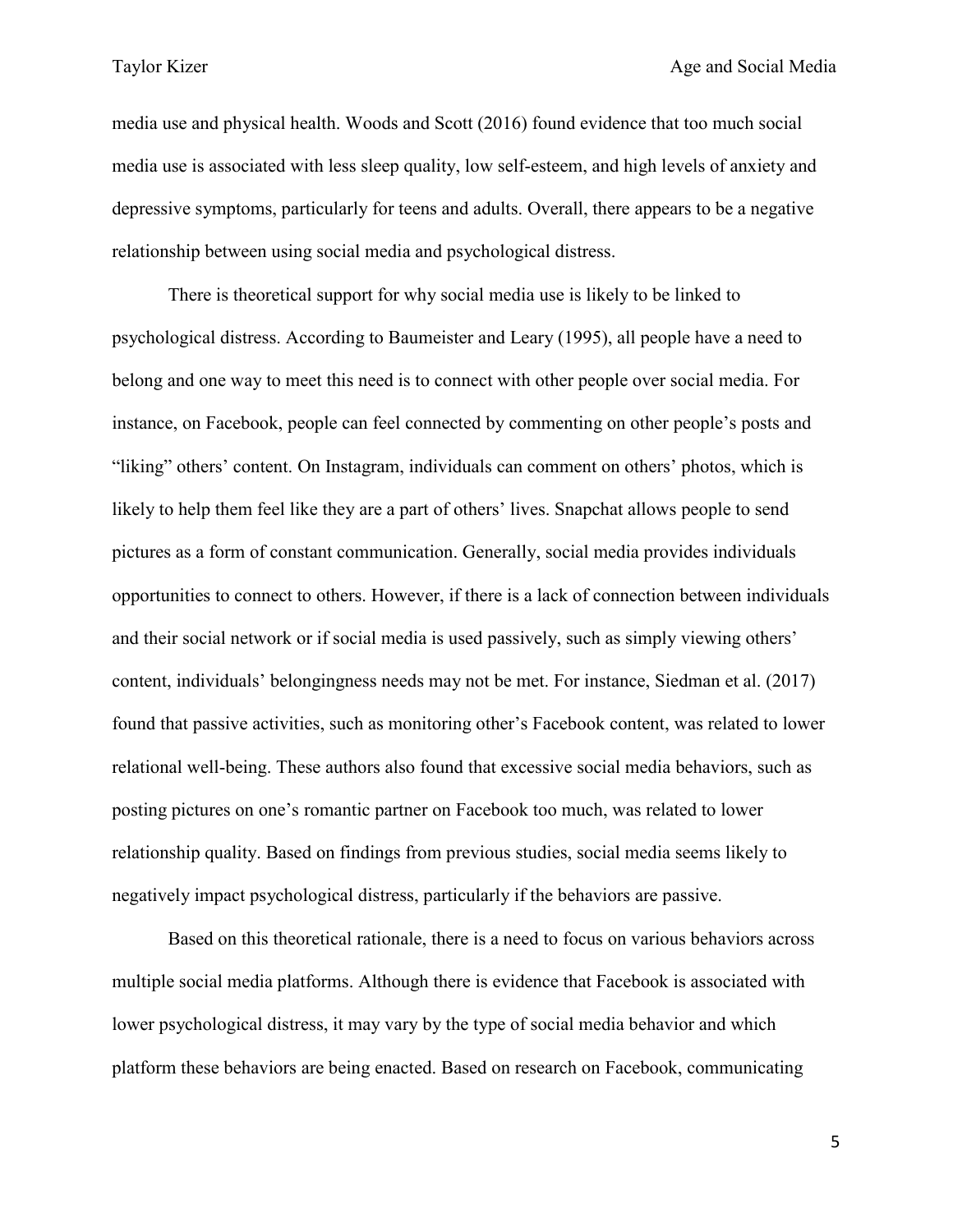directly with others as opposed to interacting passively is beneficial for interpersonal health (Seidman et al., 2017). Yet, there is less research concerning behaviors on other social media platforms. For example, on Instagram, people can post a variety of photos, which can increase people's feeling of connectedness with others by the number of likes that they get. Liking someone's photo on Instagram can be viewed as a direct behavior. Not getting likes, which represents a passive behavior, can lead to negative psychological distress because it does not promote connectedness and belonging. Another example can be applied to Twitter. Retweeting or commenting on someone's tweets, which are direct behaviors, may be beneficial for psychological distress given that it promotes connection. Simply viewing content is a passive behavior which may also be negatively related to psychological distress given that it does not create connectedness. Based on this rationale, we propose the following hypotheses:

Hypothesis 1a: Posting photos, posting, commenting, and private messaging on Facebook will be positively associated with psychological distress (depression, anxiety, and stress). Hypothesis 1b: Monitoring on Facebook will be negatively associated with psychological distress.

Hypothesis 2a: Posting photos, posting, commenting, and private messaging on SnapChat will be positively associated with psychological distress.

Hypothesis 2b: Monitoring on SnapChat will be negatively associated with psychological distress.

Hypothesis 3a: Posting photos, posting, commenting, and private messaging on Instagram will be positively associated with psychological distress.

Hypothesis 3b: Monitoring on Instagram will be negatively associated with psychological distress.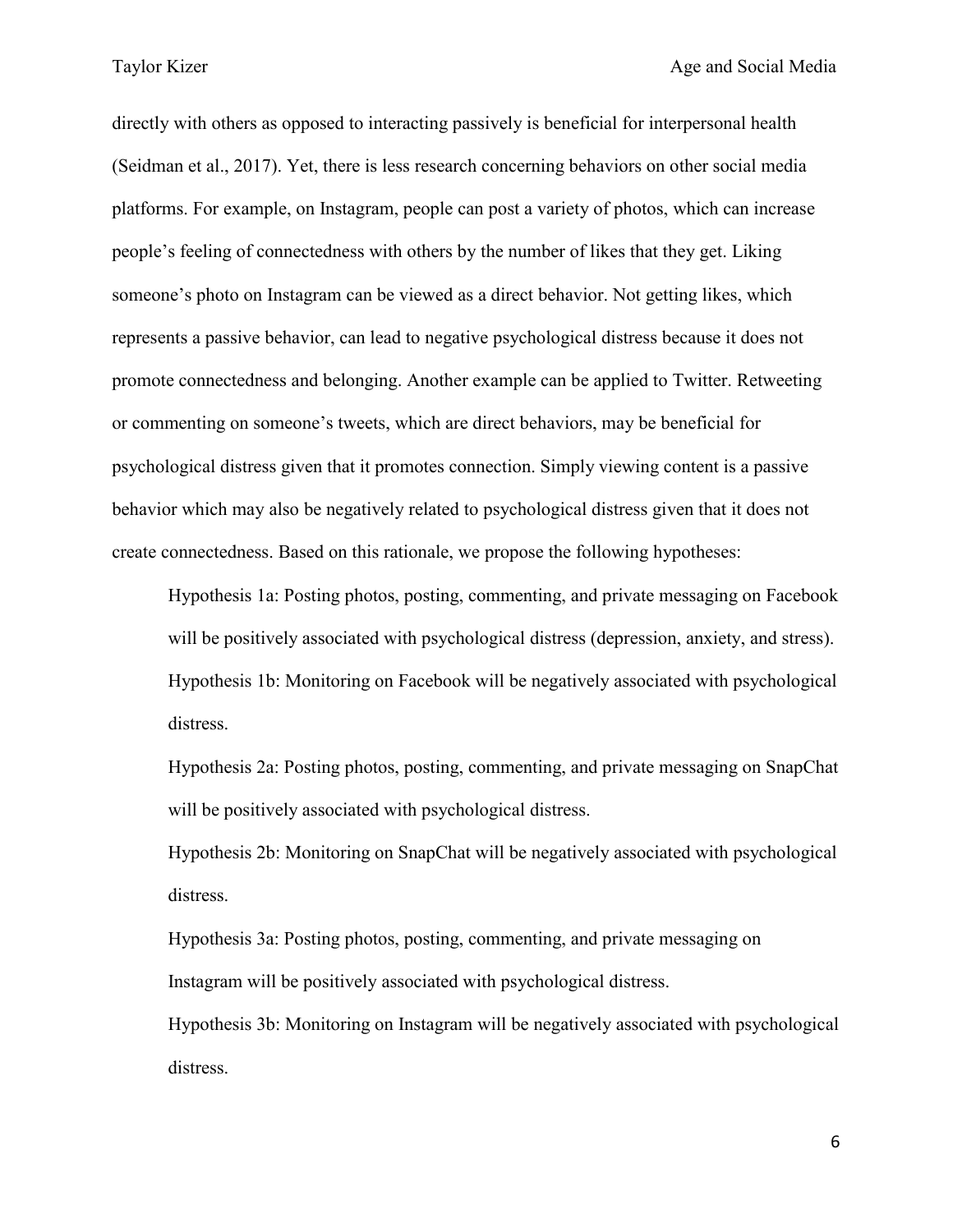Hypothesis 4a: Posting photos, posting, commenting, and private messaging on Twitter will be positively associated with psychological distress.

Hypothesis 4b: Monitoring on Twitter will be negatively associated with psychological distress.

Another potential variable that could help explain the association between social media and psychological distress is age. Based on Erikson's (1968; 1983) theory of psychosocial development, adolescents and adults experience different developmental conflicts. According to this theory, adolescents and young adults aged 18 to 24 experience the stage of intimacy versus isolation. The central focus of this stage is the need for intimacy. Individuals in this stage try to avoid feeling alone in the world and work hard to form intimate relationships with others. Therefore, young adults may be more likely to use social media as a way to communicate and form relationships with other people. This stage differs from the stage of generativity versus stagnation that people ages 25 to 40 typically experience. During this stage, people want to feel as though they have contributed to the world in some way. If they do not feel a high level of generativity, they are likely to experience lower levels of psychological distress due to this conflict. When they use social media, they tend to compare their life contributions to what others have done and this can lead to low self-esteem and poor psychological distress. On social media, individuals commonly share their accomplishments. Often on social media, only the best or idealized versions of individuals are shared (Michikyan, Subrahmanyam, & Dennis, 2015), meaning that users are primarily fixated on the positive aspects of their social network's lives. Therefore, if middle adults see the accomplishments of their social network, even if they are idealistic, middle adults may feel less of themselves as a means of social comparison. They may feel that they have not accomplished as much as their peers given what is shared on social media.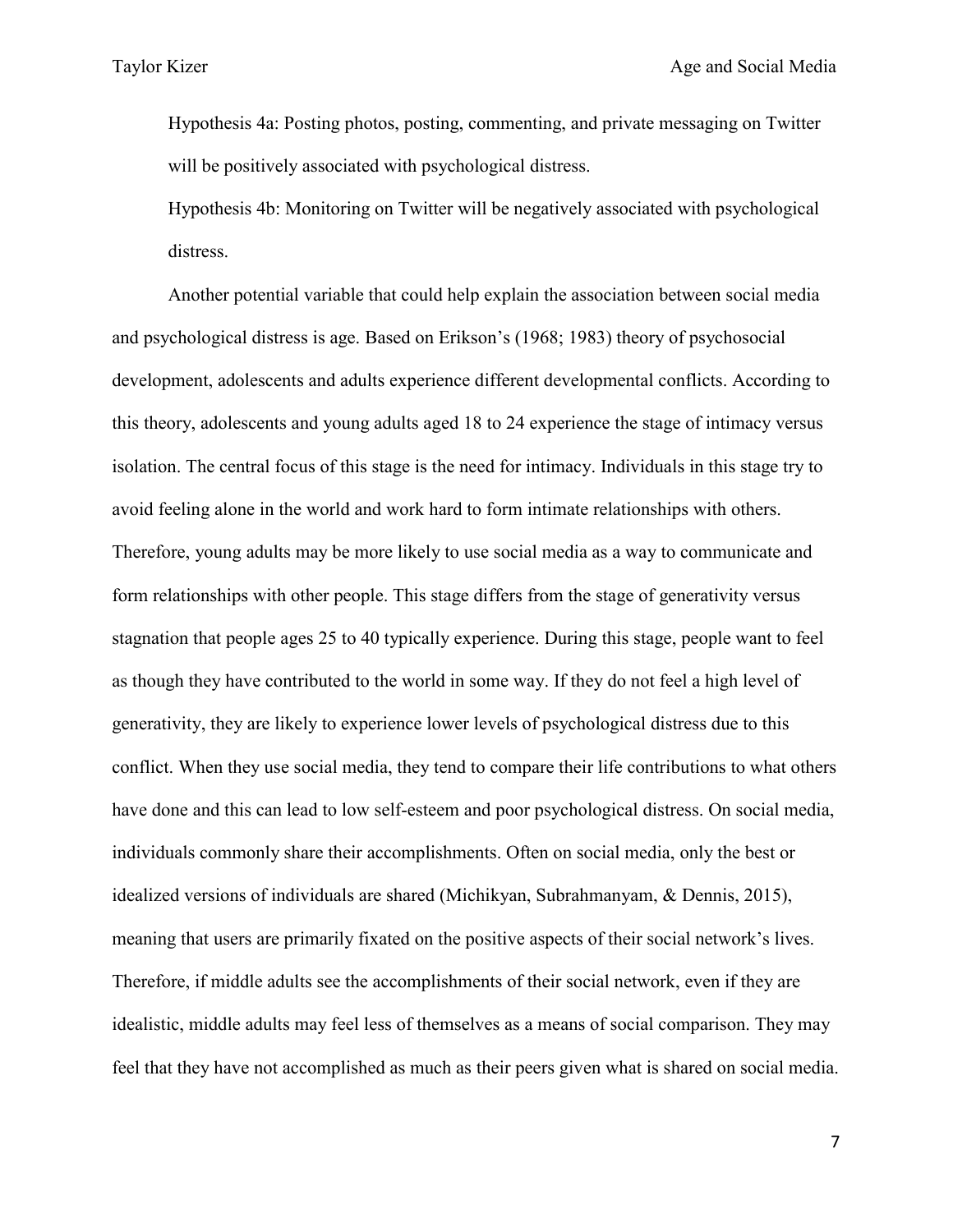Studies have often found that social comparison is associated with declines in psychological distress (Hanna et al., 2017; Jang, Park, & Song, 2016). As a result, middle adults may experience stagnation, which would be associated with lower levels of psychological distress. Adolescents may not be as likely to compare successes with their social network given their focus on the development and maintenance of intimate relationships. According to this information, we propose the following hypothesis:

Hypothesis 5: Age will moderate the association between social media use and psychological distress. In other words, middle adults will be more likely to experience a negative relationship between social media use and psychological distress compared to younger adults.

#### **METHODS**

#### **Participants**

Participants for this study were recruited from two areas in the United States, a small city in the Midwest ( $n = 180$ ) and an urban city in the Southwest ( $n = 81$ ), resulting in a sample of 261 participants. Approximately 77% of participants were female and the average age of participants was  $26.76$  ( $SD = 10.36$ ; range: 18-40). The majority of participants identified their race as white (82.0%), with others identified as Hispanic (7.3%), Asian American (4.6%), African American (1.5%), and other (4.2%). Additionally, 92.7% of participants described themselves as heterosexual, 5.7% identified as bisexual, and 1.1% identified as homosexual. Additionally, 53 of the participants listed their relationship status as single, 16 as casually dating, 106 as seriously dating, and 76 as married.

Given that our sample was recruited from two regions in the United States, we examined differences in demographics across these two samples. Participants from the urban city in the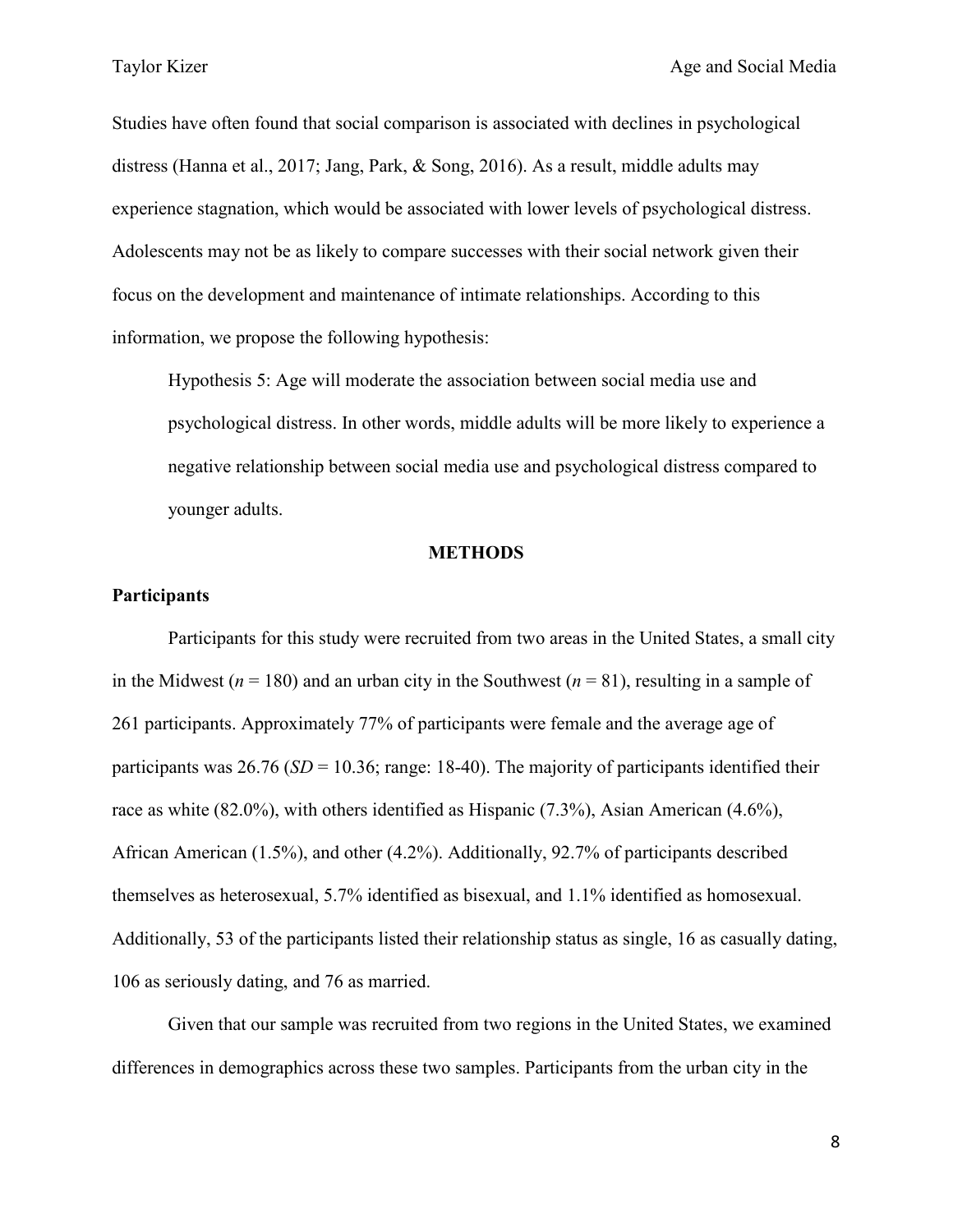Southwest were significantly younger  $(M = 23.99, SD = 5.90)$  compared to participants from the small city in the Midwest ( $M = 27.83$ ,  $SD = 11.56$ ;  $F(2,260) = 3.54$ ,  $p < .05$ ). Additionally, there were statistically higher numbers of ethnic minority participants from the urban city in the Southwest compared to the small city in the Midwest  $(\chi^2(4) = 13.88, p < .001)$ . Besides age and ethnicity, there were no other statistically significant differences in terms of demographics based on location, nor were there significant differences in any of the independent or dependent variables by location of recruitment. Because one of the primary goals of this study is whether age moderates the relationship between social media use and psychological distress, descriptive statistics for study sample by age group (ages 23 and lower versus ages 24 and older) are presented in *Table 1*.

### **Procedure**

Participants were recruited through advertisements on local Facebook pages in a small city in the Midwest and a large city in the Southwestern United States. Advertisements stated the study goals, participation requirements (having at least one social media platform and being at least 18 years old), remuneration, and a contact e-mail address for them to reach out to if they wanted to participate. Interested participants were instructed to send an e-mail to the research team confirming their eligibility and interest in the study. A research assistant responded to the volunteers detailing the study procedures and requirements for participation.

From these posts, 296 participants sent an e-mail stating an interest in the study. The research team responded to these e-mails by describing the process for participation and remuneration. Specifically, participants were informed that they will receive an e-mail with a link to an online survey around 9:00 pm CST for 10 consecutive days starting on a specified date. Participants were instructed to complete the survey as soon as they received it. Participants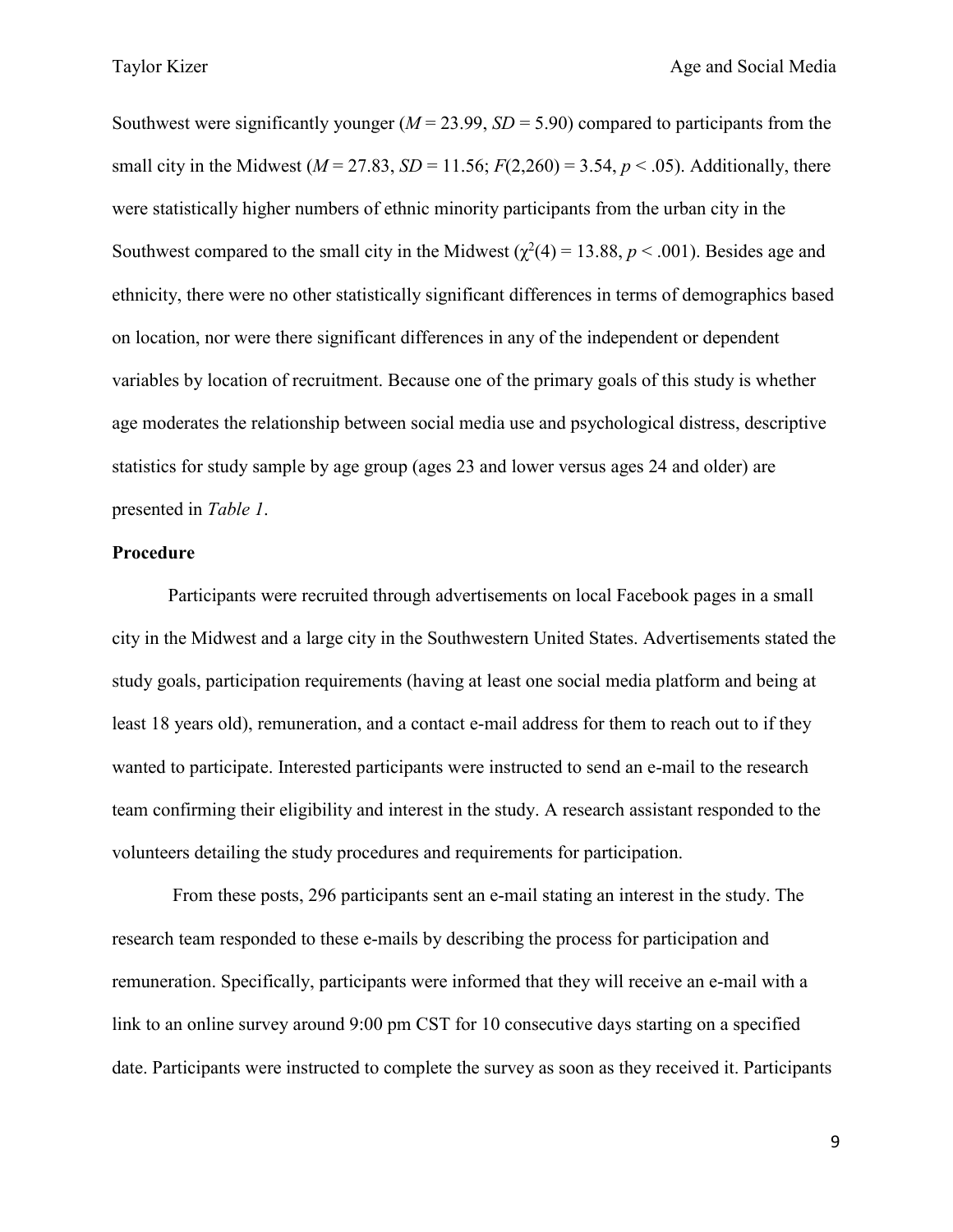were also told that the first online survey took approximately 30 minutes and then nine consecutive daily online surveys took approximately 10 minutes to complete. Although all of these participants were eligible to participate, only 261 opted to participate in the study. Participants were paid \$5 in Amazon gift cards for completing the baseline survey, and \$5 more in Amazon gift cards for every two additional surveys they completed. Participants completing all 10 daily diaries received a \$25 Amazon gift card. Retention rates for each day ranged from 91.6% to 77.0% across the study, with 91.5% providing at least three different days of data.

#### **Measures**

*Social media behaviors.* Participants answered questions regarding the frequency of five social media behaviors (posting photos or videos on social media, posting updates that were not photos or videos on social media, writing comments on social media, monitoring others social media content, and private messaging on social media) on each daily survey on Facebook, SnapChat, Instagram, and Twitter. An example question was, "How many photos or videos did you post publicly on [social media platform] today?" with responses being a quantitative openended response. Averages for each behavior across each social media platform are presented in *Table 1*.

*Psychological distress.* Psychological distress was captured on each daily online survey through the Depression, Anxiety, and Stress Scales (DASS-21; Henry & Crawford, 2005). This 21-item scale poses 7 items per measure of well-being: depression, anxiety, and stress. Examples include "I felt down-hearted and blue" (depression), "I felt I was close to panic" (anxiety), and "I tend to over-react to situations" (stress). Responses ranged from 0 (*did not apply to me at all*) to 3 (*applied to me very much, or most of the time*). Internal consistency was acceptable for all three measures for each day (Cronbach's alpha ranges: depression =  $.85 - .89$ ; anxiety =  $.80 - .84$ ;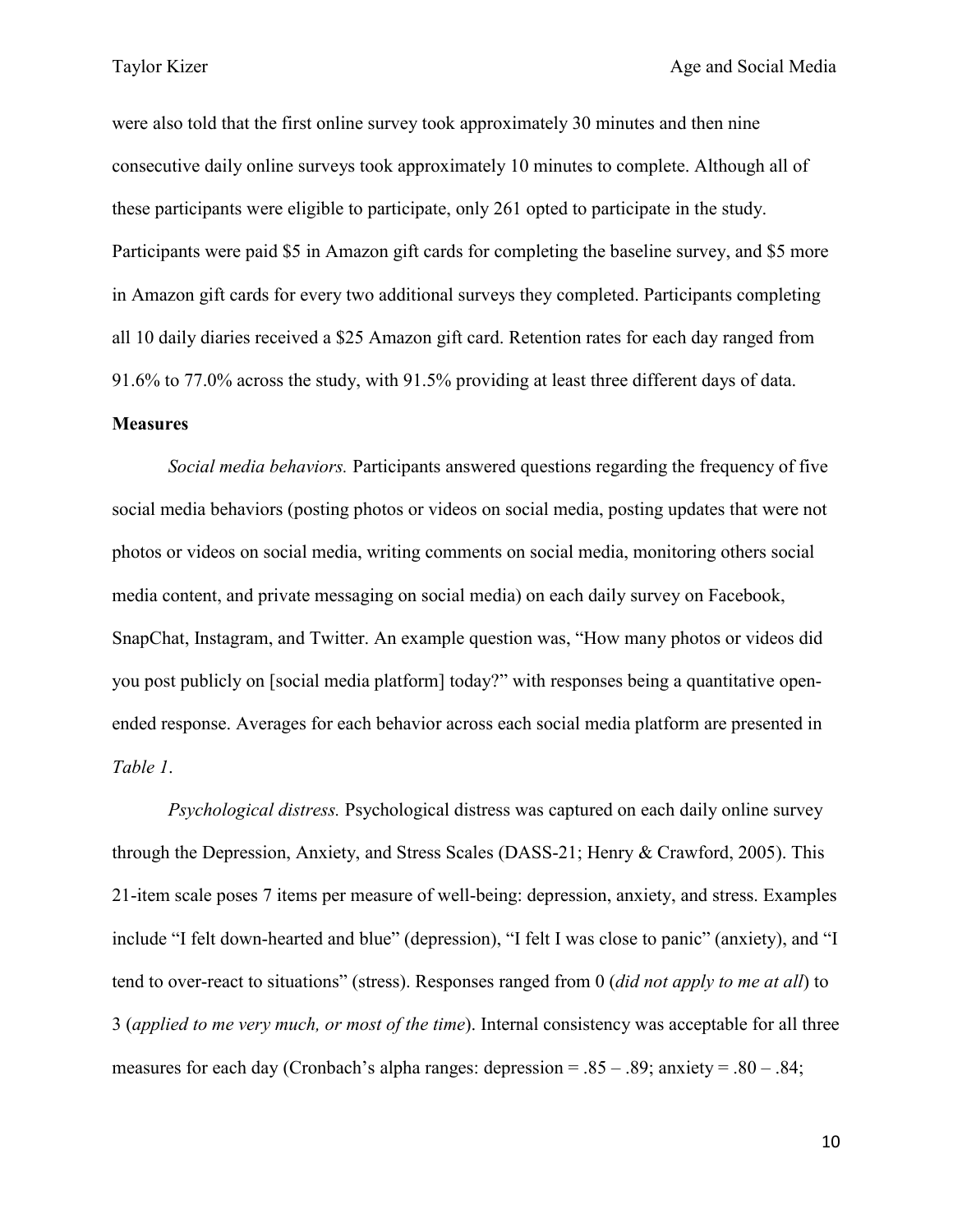### $stress = .85 - .88$ ).

### **Data Analysis**

Data was analyzed using linear regression analyses. This approach investigates the relationship with multiple predictor variables for a dependent variable in order to see which variables contribute to changes in the dependent variable. This approach also provides the opportunity to control for potential outside factors and to ensure that changes in the dependent variable are a result of the predictor variables, rather than the control variables. Thus, for all analyses, control variables were entered in Step 1 (age, education, sexual orientation, relationship status, and ethnicity [dichotomized]). For each hypothesis, separate models were conducted to examine three different measures of psychological distress: depression, anxiety, and stress. Independent variables were entered in Step 2 of the linear regression analyses. For the first hypothesis, the five Facebook behaviors were entered in Step 2. For the second hypothesis, the five Snapchat behaviors were entered in Step 2. For the third hypothesis, the five Instagram behaviors were entered in Step 2. For the fourth hypothesis, the five Twitter behaviors were included in Step 2. For the fifth hypothesis, multiple models were conducted. First, the same analytical approach as hypotheses one through four was used only with participants who were between 18 and 23. Next, this same approach was used to examine the relationship between social media behaviors and psychological distress for participants between 24 and 40. In other words, the analyses examining Facebook behaviors and psychological distress were conducted separately for young adults and middle adults, and so on with the other social media networks. For all analyses, we examined changes in  $R^2$  between Step 1 and Step 2 for each model to measure variance beyond the control variables. Additionally, the mean of each social media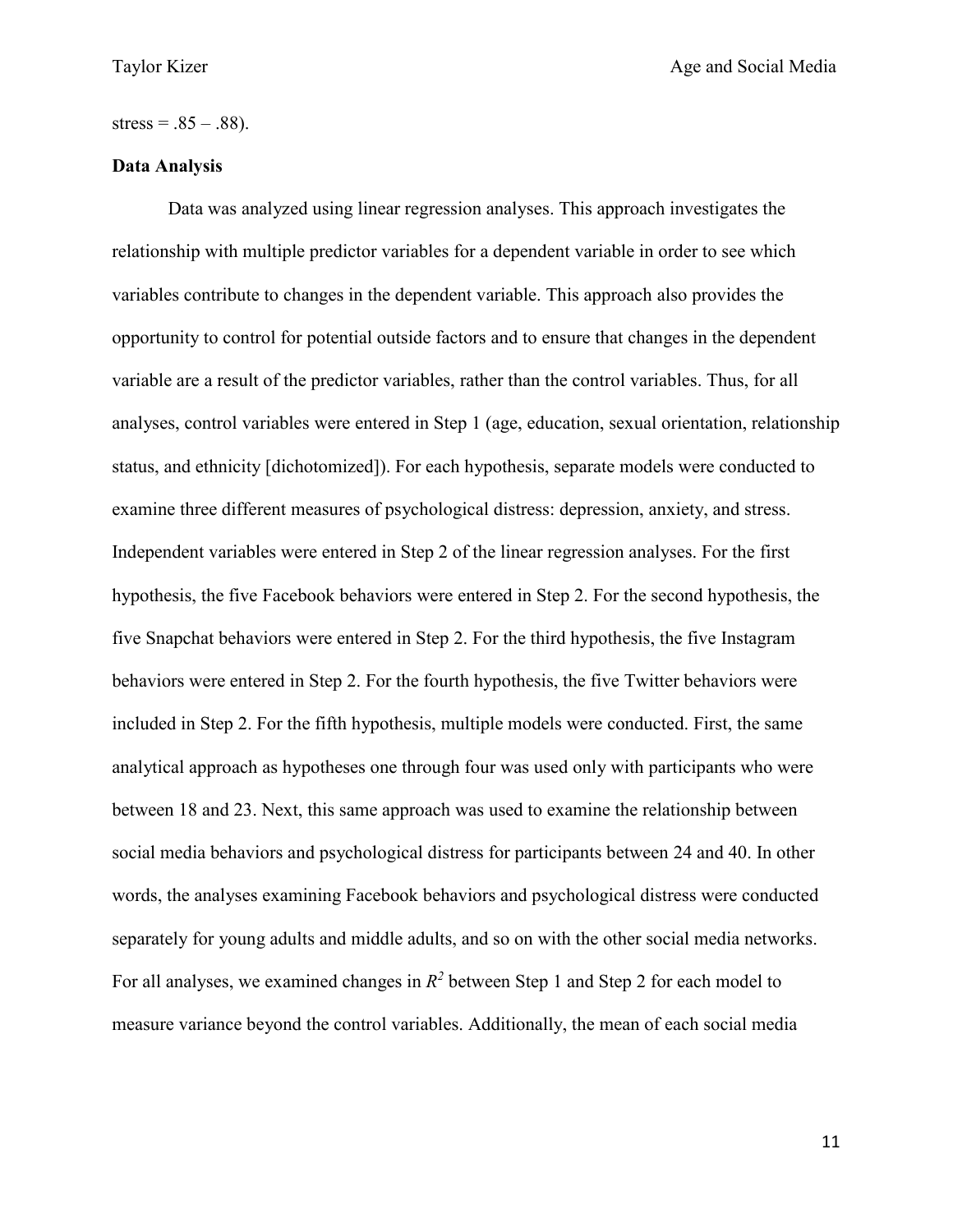behavior across all 10 days of the study was used for the independent variables and the mean of depression, anxiety, and stress was used for the dependent variables.

#### **RESULTS**

Hypothesis 1 stated that posting photos, posting, commenting, and private messaging on Facebook would be positively associated with psychological distress, whereas monitoring would be negatively associated with psychological distress. Results for these analyses are presented at the top of *Table 2*. Based on these analyses, none of the Facebook behaviors were associated with psychological distress. However, the models for depression and anxiety were significant based on  $R^2$ . Between 4.5 and 4.7% of the variance for depression and anxiety was explained by behaviors on Facebook.

Hypothesis 2 stated that posting photos, posting, commenting, and private messaging on SnapChat would be positively associated with psychological distress, whereas monitoring would be negatively associated with psychological distress. Results for these analyses are presented in the middle of *Table 2*. Based on these analyses, none of the SnapChat behaviors were associated with psychological distress. Additionally, none of the models were significant based on  $R^2$ .

Hypothesis 3 stated that posting photos, posting, commenting, and private messaging on Instagram would be positively associated with psychological distress, whereas monitoring would be negatively associated with psychological distress. Results for these analyses are presented in the middle of *Table 2*. Based on these analyses, posting photos on Instagram was positively associated with depression. However, none of the models were significant according to *R2 .*

Hypothesis 4 stated that posting photos, posting, commenting, and private messaging on Twitter would be positively associated with psychological distress, whereas monitoring would be negatively associated with psychological distress. Results for these analyses are presented at the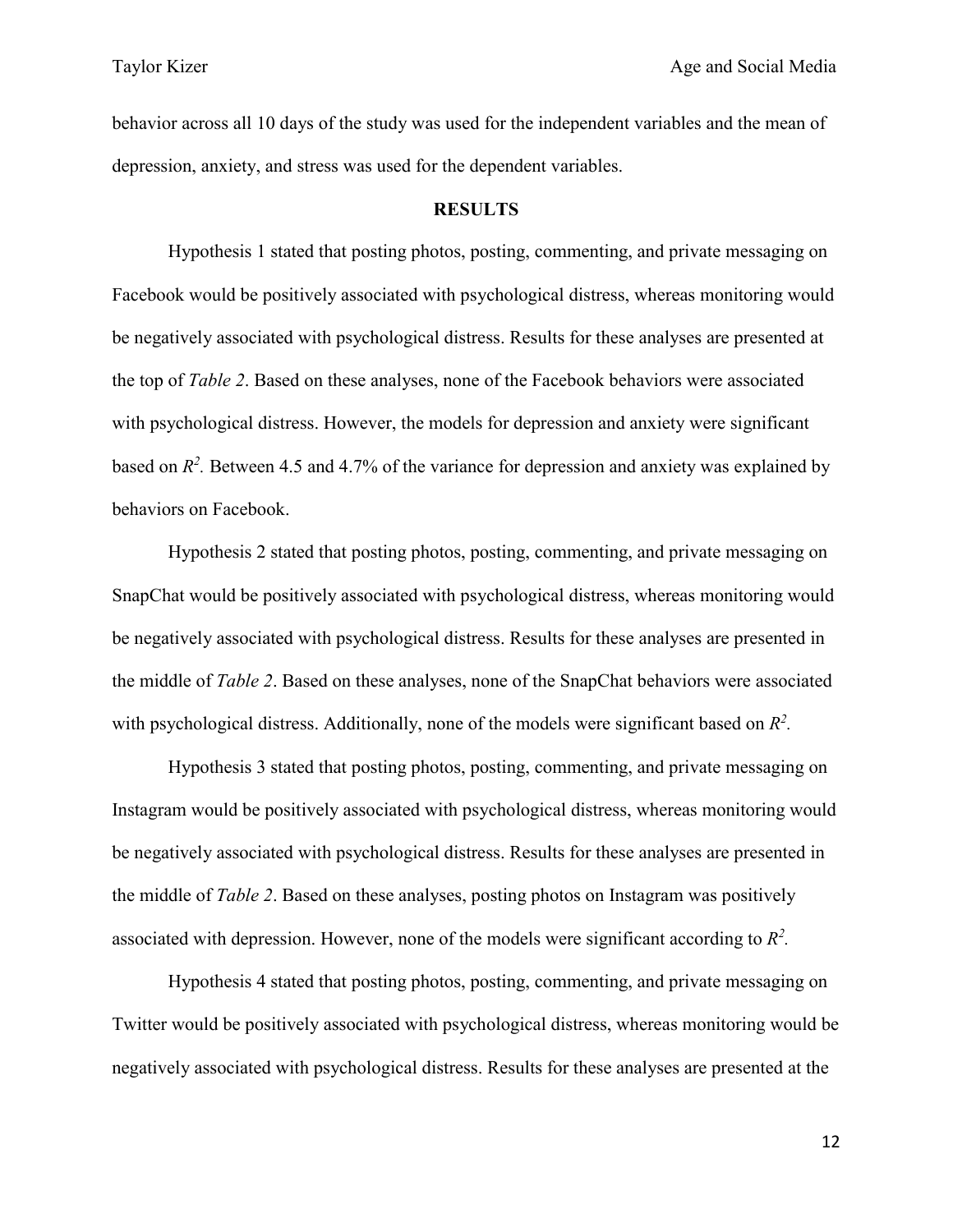bottom of *Table 2*. Based on these analyses, posting on Twitter was positively associated with anxiety. However, none of the models were significant based on *R2 .*

Hypothesis 5 stated that age would moderate the relationship between social media use and psychological distress. Results for these analyses are presented in *Table 3*. There appears to be some support for a generational difference based on Facebook use. Behaviors on Facebook were not related to the psychological distress of participants ages 23 and younger. For middle adults, posting photos on Facebook was negatively associated with all three measures of psychological distress. However, posting Facebook comments was positively associated with stress and Facebook monitoring was positively associated with anxiety. The variance explained for the middle adults ranged from 10.4 to 14.8%. Next, there is also some support for a generational difference based on SnapChat use. Behaviors on SnapChat were not related to psychological distress of participants ages 23 and younger. For middle adults, SnapChat monitoring is positively associated with anxiety. However, private messaging on SnapChat is negatively associated with anxiety. None of the models were significant according to *R2 .*  Subsequently, we did not find support for a generational difference on Instagram. For these models, none were significant based on  $R^2$ . Last, there was some support for a generational difference for Twitter use. Twitter use was not associated with participants ages 24 and older. However, posting on Twitter was positively associated with anxiety and stress for young adults. The model predicting anxiety for young adults was significant, explaining 10.3% of the variance.

#### **DISCUSSION**

The goal of this study was to examine the relationship between social media behaviors on various social media platforms and psychological distress with a special focus on age, comparing participants 23 and younger (young adults) to participants 24 and older (middle adults). It was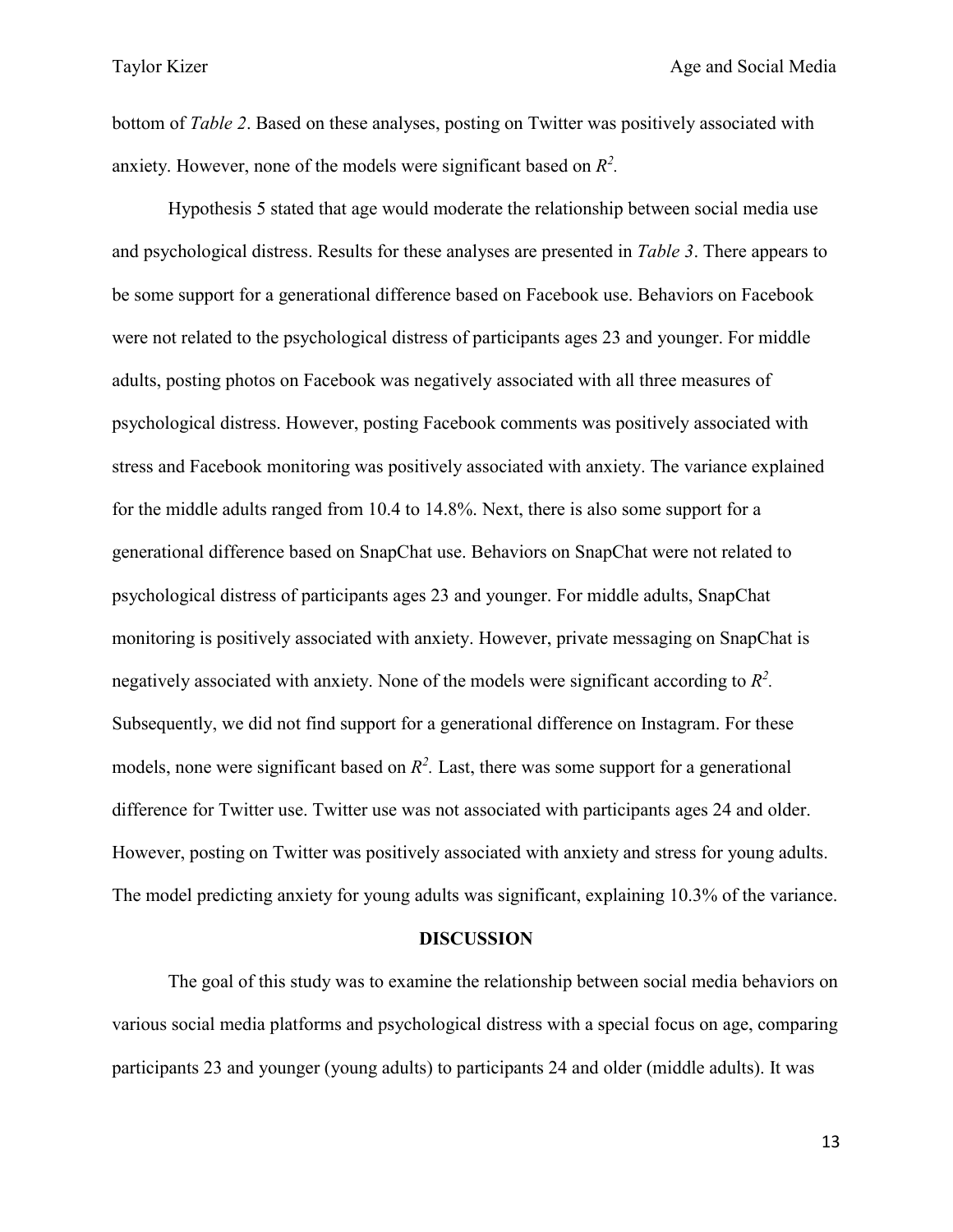found that behaviors on Facebook and SnapChat were not associated with psychological distress, whereas posting photos on Instagram was positively associated with depression and posting on Twitter was positively associated with anxiety. Additionally, social media use was negatively associated with middle-aged adults' psychological distress, but not significantly associated with young adults' psychological distress. Information gleaned from this study may be used to promote psychological distress, particularly for middle adults.

The first four hypotheses predicted that passive behaviors such as monitoring on each of the four social media platforms (Facebook, SnapChat, Instagram and Twitter) would be negatively associated with psychological distress whereas active behaviors such as posting photos, posting, commenting, and private messaging would be positively associated with psychological distress. Our results found partial support for the hypotheses regarding Instagram and SnapChat. However, the associations were in the opposite direction as what was predicted, with posting media on Twitter and posting photos on Instagram being negatively associated with psychological distress. One possible explanation for these findings stems from the motivation for social media behaviors. For instance, people may post tweets or pictures in order to gain support from others. If their post does not get as much attention as they think it deserves, then it may predict an increase in their psychological distress. Although posting is an active behavior, not getting a response from others may elevate psychological distress. Future studies should examine the influence of reciprocity to better understand this finding. Additionally, examining motivations for using Twitter and Instagram would be helpful in understanding the study results. For instance, if individuals are motivated to use these social media applications to receive positive attention, when the attention is not received, psychological distress is likely to be impacted.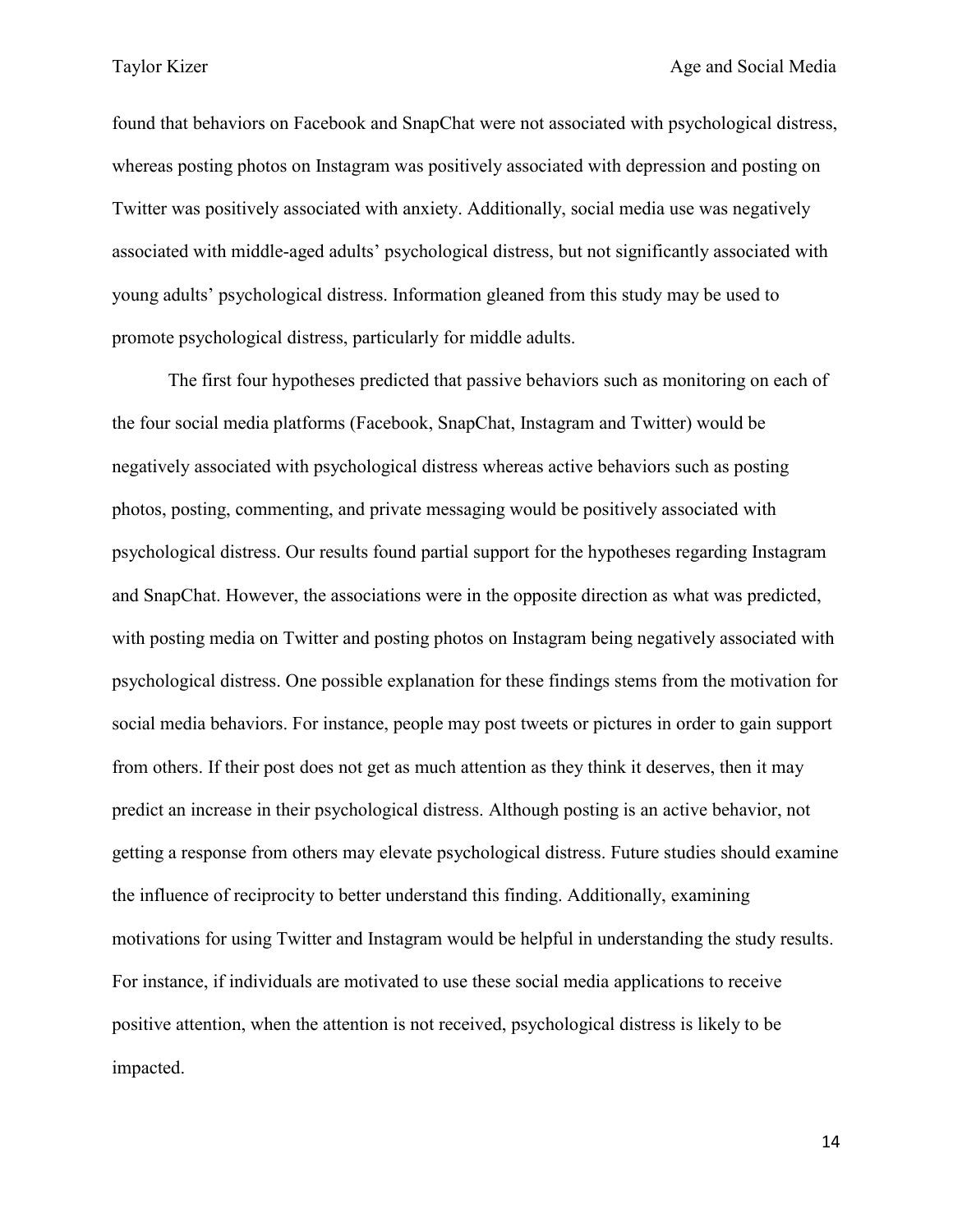Additionally, we did not find any direct effects of passive behaviors for mental heath. There are a few explanations for these null findings. The first, which will be discussed later, is that age moderates this relationship, meaning that passive behaviors may be more relevant for individuals who are in middle adulthood. Second, people may use social media in order to distract from other tasks. Scrolling through social media can serve as an escape or relief from the tension of school or work. Third, passive behaviors on social media seem to have become normalized. This means that some people get on social media because they feel that is what everyone does when they are bored. In today's technology-based society, pulling out one's phone to check social media has become a reflexive behavior for many people. Additionally, when people monitor others' content on social media, they are not always fully engaged in what they are doing or seeing. If they are using social media as a way to pass the time, they may not be taking in all the information they are seeing and, therefore, don't engage themselves enough to compare what they are posting to what others are posting.

We also did not find a relationship between Facebook and Snapchat and psychological distress. One possible explanation for the null findings concerning Facebook is that the time people are spending on Facebook is declining while the use of other social media like Instagram and Snapchat is increasing. Since Facebook has existed for over a decade, it is likely that it has started to lose its novelty. As individuals decrease their exposure to Facebook, individuals may spend more time on other social media platforms. For SnapChat, content is ephemeral, meaning it disappears shortly after being viewed. People may put less effort and thought into sending snaps because they will only be seen for a few seconds. There is likely less concern for the consequences of posts that quickly go away. Another explanation concerning findings with SnapChat is that the action of sending a snap is similar to texting. For the most part, SnapChat is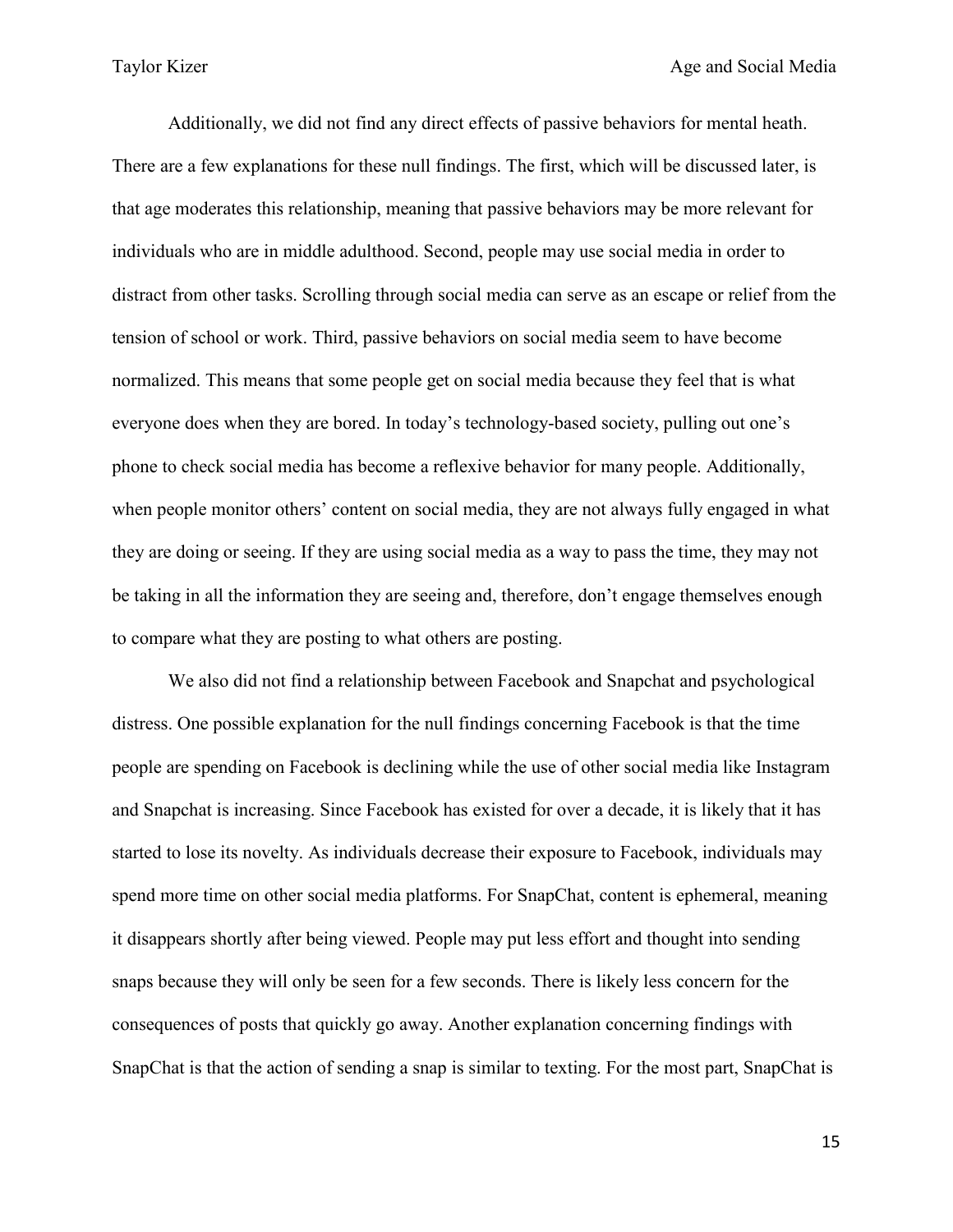comprised of a constant, back-and-forth communication between people. Actively engaging with others in this way is representative of text-messaging, which is not linked to changes in or lower levels of psychological distress (Murdock, 2013). To explain the congruent findings of both Facebook and SnapChat, the explanation is similar to what was discussed in the previous paragraph about normalized behavior. Since Facebook and SnapChat are the most commonlyused social media platforms, behaviors on these social media platforms have become normalized to the point that individuals may not even recognize that they are engaging with these social media networks.

The second goal of this study was to examine if age moderates the relationship between social media and psychological distress. We predicted that using social media would be more detrimental for middle adults compared to younger adults. This hypothesis was supported by previous studies and Erikson's (1968; 1983) psychosocial theory of development. According to this theory, young adults are in the intimacy versus isolation stage, where the focus is forming and maintaining intimate relationships as opposed to connecting and communicating with others on social media. Middle adults are in the generativity versus stagnation stage, where they are more susceptible to social comparison. As a result, middle adults may experience lower satisfaction with themselves when they compare their own lives to what is presented by their peers on social media.

We found that middle adults' passive behaviors on Facebook and Snapchat were associated with increased anxiety. However, posting photos on Facebook and private messaging on Snapchat were associated with higher levels of psychological distress for middle adults. In addition to theoretical support for this hypothesis, there are other possible explanations for why age would moderate the relationship between psychological distress and social media use. Social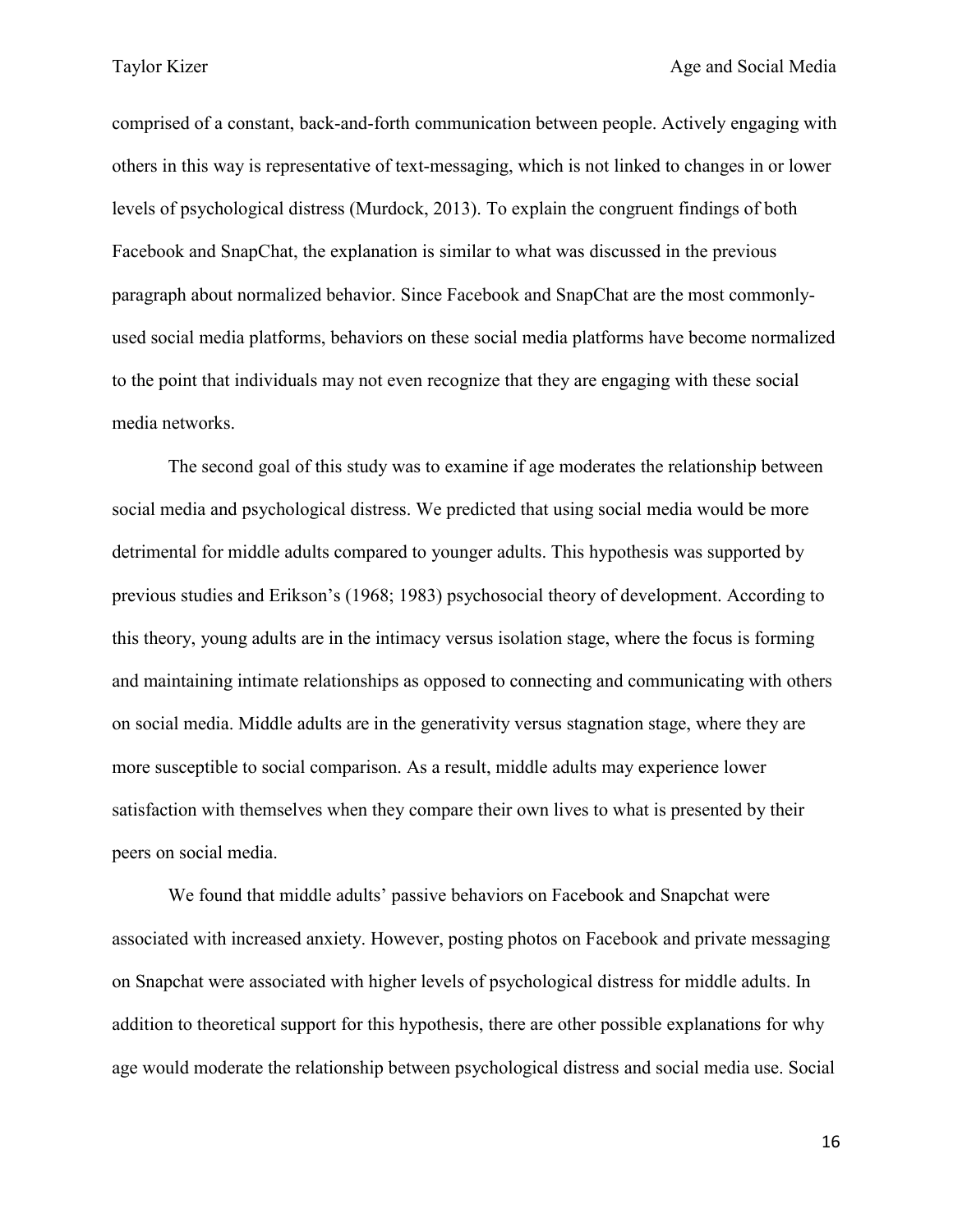comparison may be a normalized behavior for middle adults. When middle adults are on social media, they may be more engaged in the material compared to those of the younger generation, as younger adults are more likely to report social media fatigue (Bright, Kleiser, & Grau, 2015). They spend time taking in all the information they are seeing instead of "scrolling" through their feed to pass the time like younger adults are likely to do. Allowing oneself to get too engaged in what others are posting on social media can lead to more self-comparison and increased psychological distress. This can also be applied to the reason for the positive association that was found between posting photos on Facebook and psychological distress for people ages 24 and older. Because of their higher investment in social media, middle adults may attempt to alleviate low levels of psychological distress by posting photos to show off their accomplishments. Bragging to others about one's recent tropical vacation or new car can boost self-esteem and make middle adults feel better about themselves and the things they have accomplished in their lifetimes.

Information from this study can be used to promote interpersonal well-being. Counselors, clinicians, and other practitioners can use this information to help their clients reach their fullest potential. Based on these findings, professionals should recommend that their clients limit their time spent on social media as increased time on social media may be associated with more anxiety and stress as mentioned in this study. Yet, an important takeaway for assisting clients is that it is not necessarily how much they are using social media that contributes to their mental health, but what they are doing on social media. If patients choose to spend time on social media sites, clinicians should encourage them to be active on the sites, not passive. Spending time talking with others may help clients feel better about themselves and promote interpersonal wellbeing. Individuals should also be made aware of social comparison and how social media can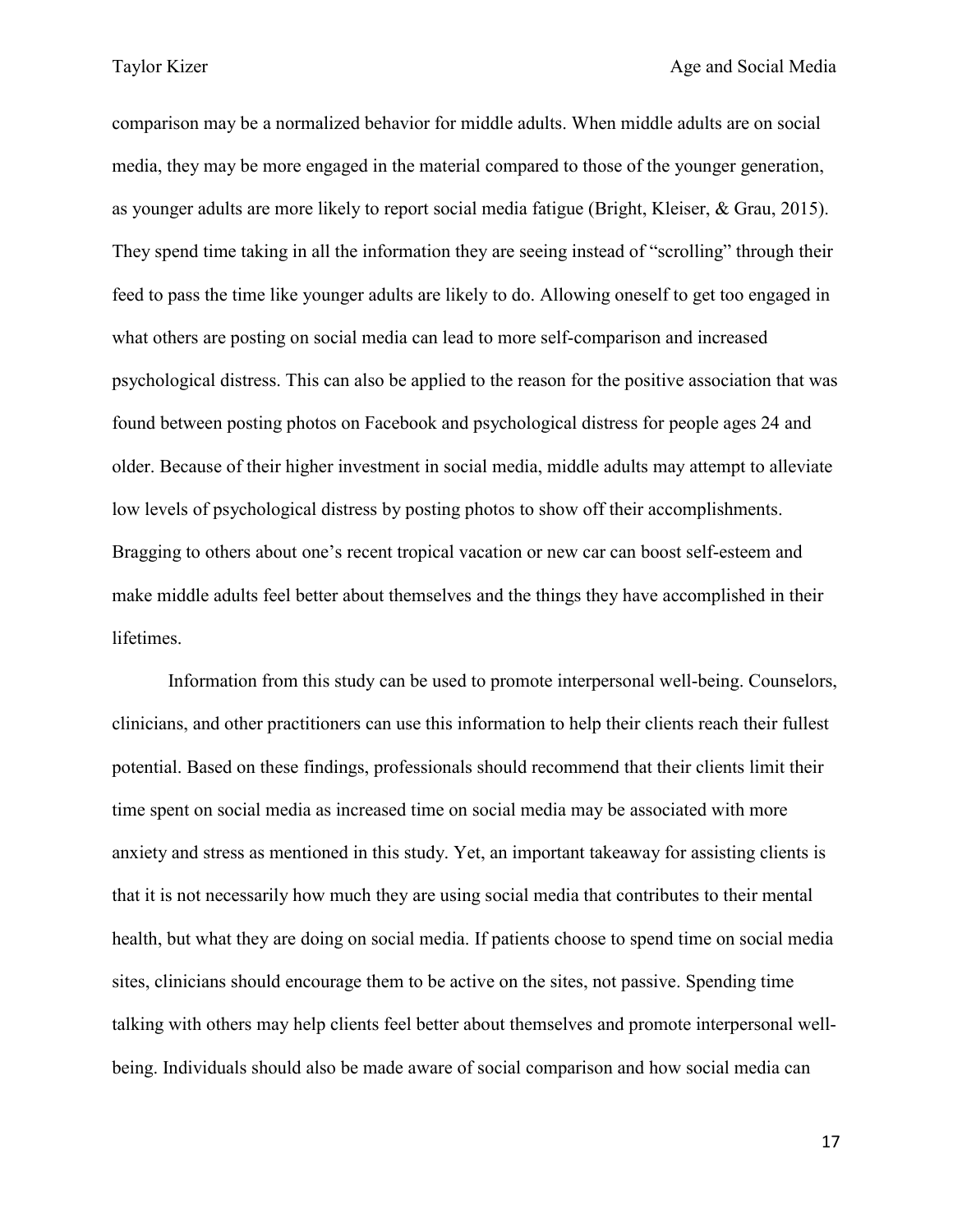play a role in exacerbating people's comparison of themselves to others, which can also have negative effects on their level of self-esteem and overall psychological distress. In general, spending less passive time on social media is likely to assist interpersonal health.

### **Limitations and Conclusion**

Although this study advances knowledge on the interplay of psychological distress, social media, and age, no studies are without limitations. First, the sample is comprised of primarily white, heterosexual women. Collecting more diverse samples would help increase the generalizability of the results. It would have also been better to increase the time frame of the study beyond 10 days to get a better representation of how often individuals used social media. Second, the method of recruiting participants could have been improved. Participants could have been recruited using sources other than social media. By recruiting through social media, this study was biased towards those who use social media more often, and may be more comfortable using it. Also, this study utilized linear regression, which is only able to identify relationships between variables. Future studies should use more advanced analytical approaches to examine the findings in this study. Additionally, this study did not directly compare social media platforms. Future studies should examine differences across social media platforms to see if various platforms actually contribute more towards changes in psychological distress compared to others.

The goal of this study was to examine the relationship between social media behaviors on Facebook, Snapchat, Instagram, and Twitter and depression, anxiety, and stress, with a focus on age. Based on Erikson's theory of psychosocial development (1968; 1983), middle adults may be more impacted by social media use than younger adults. Although certain behaviors can promote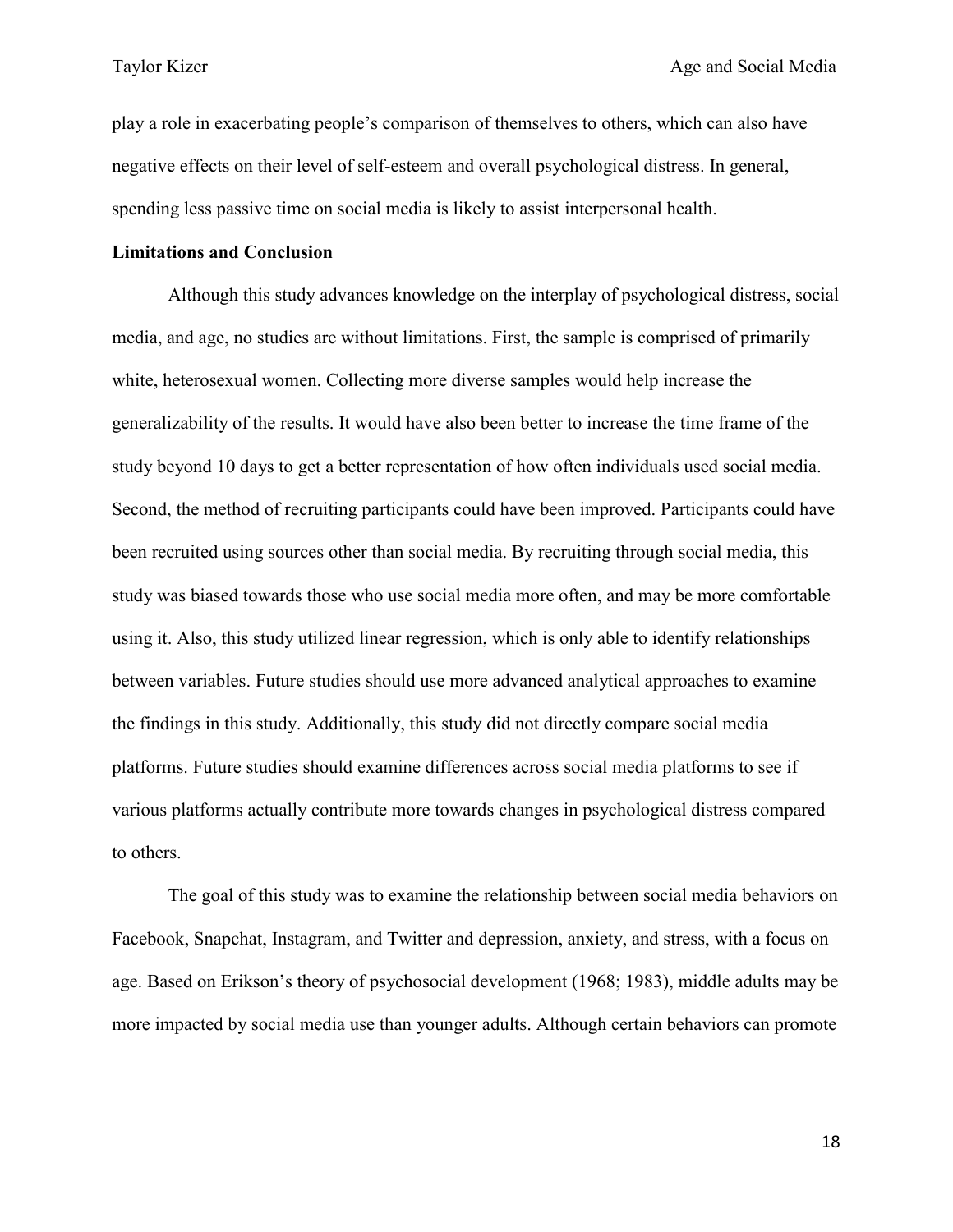psychological distress, it may be more beneficial for individuals to be more cognizant of how they use social media.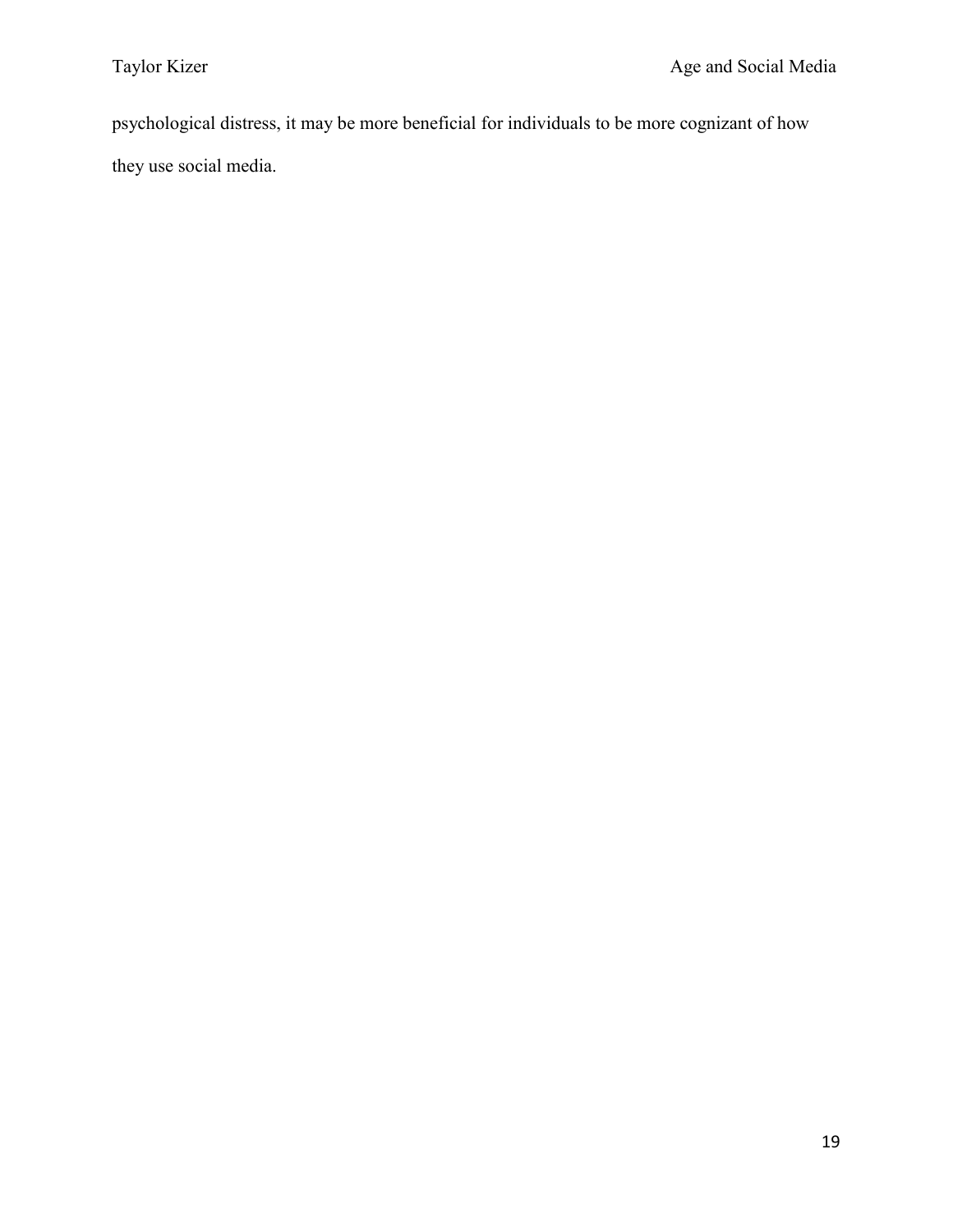#### **REFERENCES**

- Barry, C. T., Sidoti, C. L., Briggs, S. M., Reiter, S. R., & Lindsey, R. A. (2017). Adolescent social media use and psychological distress form adolescent and parent perspectives. *Journal of Adolescence, 61*, 1-11.
- Baumeister, R. F., & Leary, M. R. (1995). The need to belong: Desire for interpersonal attachments as a fundamental human motivation. *Psychological Bulletin*, *117*, 497-529. doi:10.1037/0033-2909.117.3.497
- Berryman, C., Ferguson, C. J., & Negy, C. (2017). Social media use and psychological distress among young adults. *Psychiatry Quarterly, 89*, 307-314.
- Bright, L. F., Kleiser, S. B., & Grau, S. L. (2015). Too much Facebook?: An exploratory examination of social media fatigue. *Computers in Human Behavior, 44*, 148-155.

Erikson, E. H. (1968). *Identity: youth and crisis*. Oxford, England: Norton & Co.

Erikson, E. H. (1983). Reflections. *Adolescent Psychiatry, 11*, 9-13.10.1177/0265407514524848

Ginsberg, D., & Burke, M. (2017, December 15). Hard questions: Is spending time on social media bad for us? *Facebook Newsroom*. Retrieved from https://newsroom.fb.com/news/2017/12/hard-questions-is-spending-time-on-socialmedia-bad-for-us/.

Hanna, E., Ward, L. M., Seabrook, R. C., Jerald, M., Reed, L., Giaccardi, S., & Lippman, J. R. (2017). Contributions of social comparison and self-objectification in mediating associations between Facebook use and emergent adults' psychological well-being. *Cyberpsychology, Behavior, and Social Networking*, *20*, 172–179.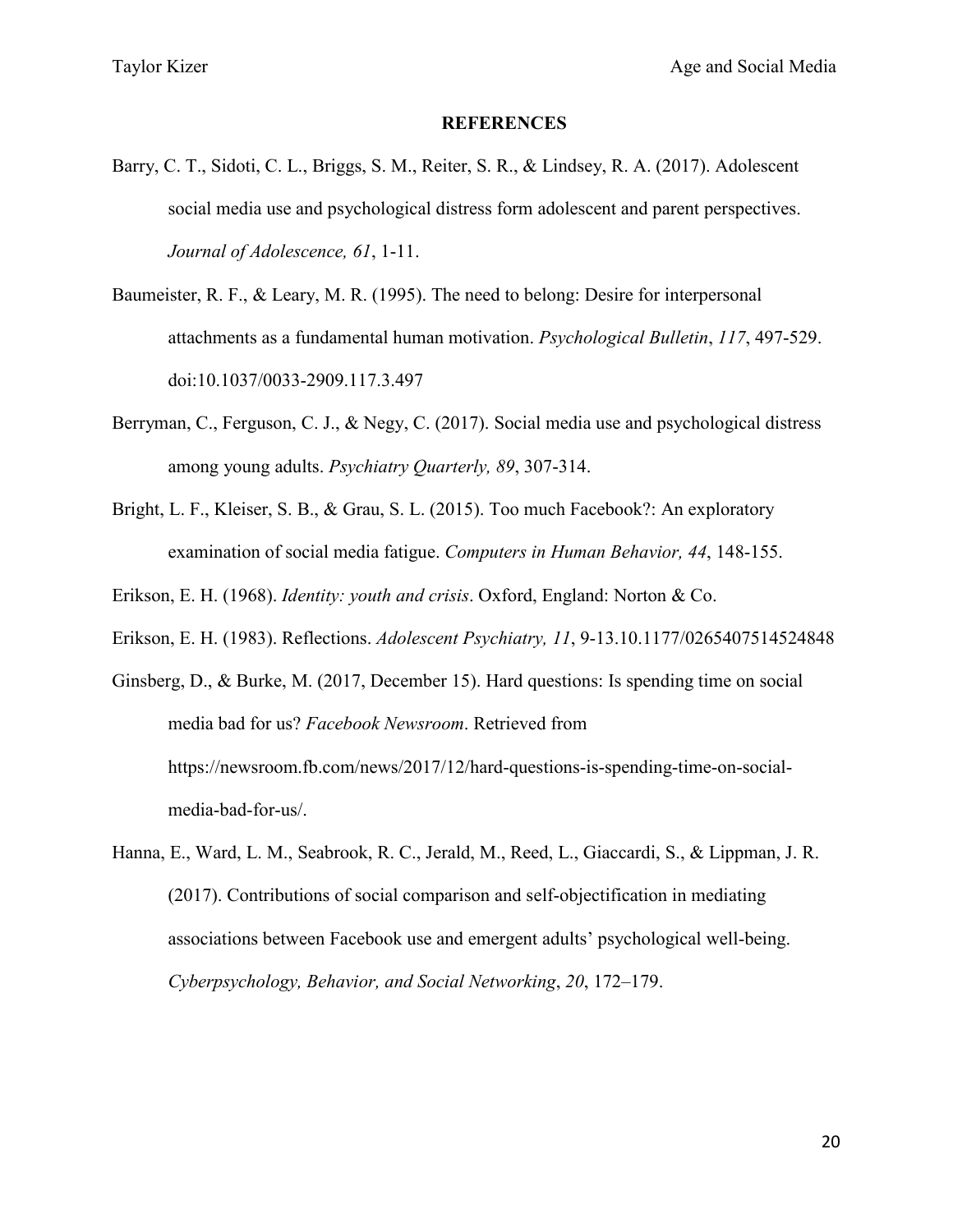- Henry, J. D., & Crawford, J. R. (2005). The short-form version of the Depression Anxiety Stress Scales (DASS-21): construct validity and normative data in a large non-clinical sample. *British Journal of Clinical Psychology, 44*, 227-239.
- Jang, K., Park, N., & Song, H. (2016). Social comparison on Facebook: Its antecedents and psychological outcomes. *Computers in Human Behavior*, *62*, 147–154.
- Kross, E., Verduyn, P., Demiralp, E., Park, J., Lee, D. S., Lin, N., Shablack, H., Jonides, J., & Ybarra, O. (2013). Facebook use predicts declines in subjective well-being in young adults. *PLOS One, 8*, e69841.
- Lenhart, A. (2015, April 5). Teens, social media, and technology overview 2015. *Pew Research Center.* Retrieved from http://www.pewinternet.org/2015/04/09/teens-social-mediatechnology-2015/.
- Michikyan, M., Subrahmanyam, K., & Dennis, J. (2015). A picture is worth a thousand words: A mixed methods study of online self-presentation in a multiethnic sample of emerging adults. *Identity: An International Journal of Theory and Research*, *15*, 287–308.
- Murdock, K. K. (2013). Texting while stressed: Implications for students' burnout, sleep, and well-being. *Psychology of Popular Media Culture*, *2*, 207–221.
- Pew Research Center. (2018, March 1). Social media use in 2018. *Pew Research Center*. Retrieved from http://www.pewinternet.org/2018/03/01/social-media-use-in-2018/.
- Primack, B. A., Shensa, A., Escobar-Viera, C. G., Barrett, E. L., Sidani, J. E., Colditz, J. B. & James, A. E. (2017). Use of multiple social media platforms and symptoms of depression and anxiety: A nationally-representative study among U.S. young adults. *Computers in Human Behavior, 69,* 1-9.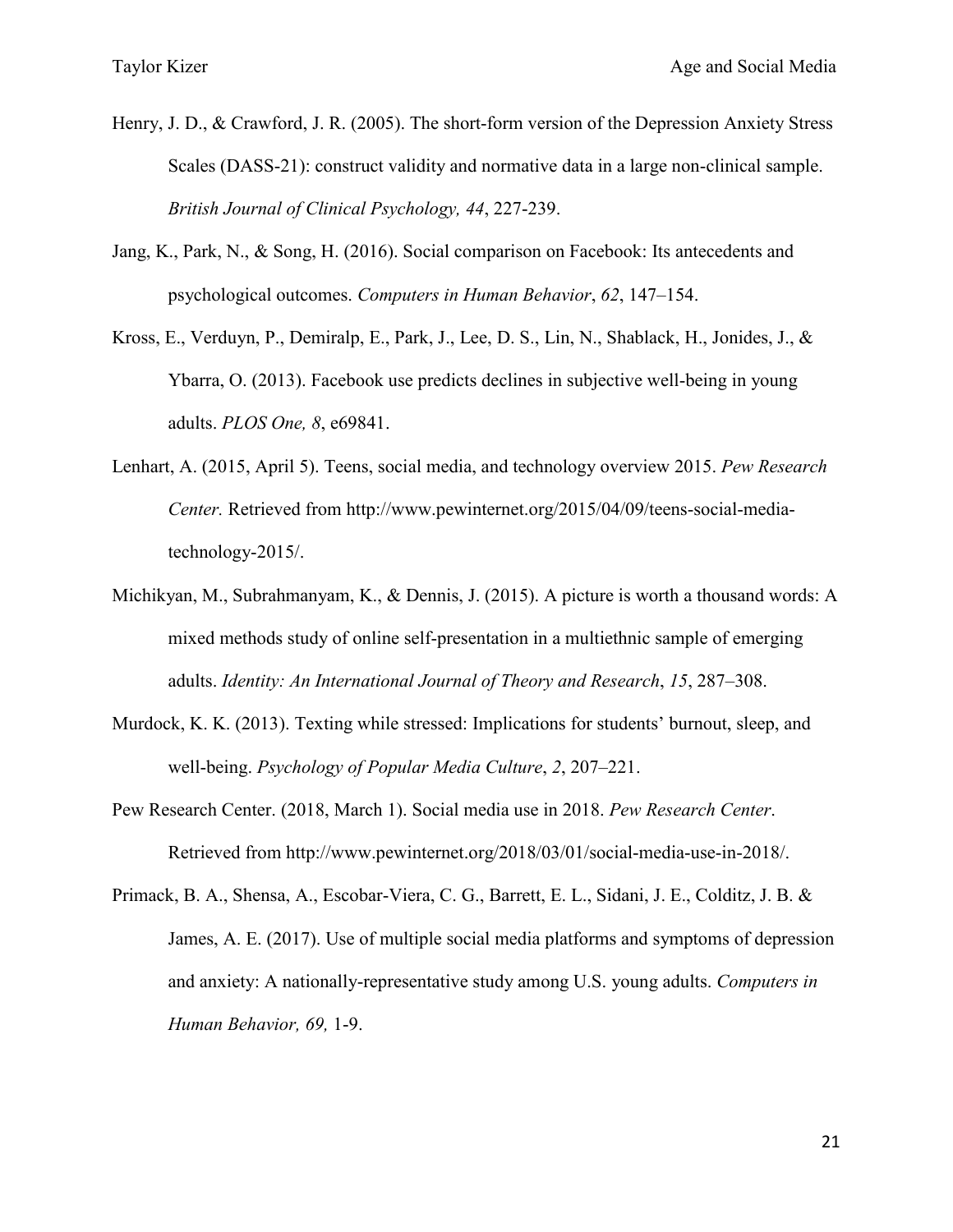- Royal Society for Public Health. (2017). #StatusOfMind: Social media and young people's psychological distress. *Young Health Movement.* Retrieved from https://www.rsph.org.uk/our-work/campaigns/status-of-mind.html.
- Seidman, G., Langlais, M. R., & Havens, A. (2018). Relationship presentation and interaction on Facebook: Relationship satisfaction and perceived consequences. *Psychology of Popular Media Culture*, doi: 10.1037/ppm0000165
- Twenge, J. M., Joiner, T. E., Rogers, M. L., & Martin, G. N. (2018). Increases in depressive symptoms, suicide-related outcomes, and suicide rates among U. S. adolescents after 2010 and links to increased new media screen time. *Clinical Psychological Science, 6*, 3- 17.
- Vannucci, A., Flannery, K. M., & Ohannessian, C. M. (2017). Social media use and anxiety in emerging adults. *Journal of Affective Disorders, 207,* 163-66.
- Woods, H. C., & Scott, H. (2016). #sleepyteens: Social media use in adolescence is associated with poor sleep quality, anxiety, depression, and low self-esteem. *Journal of Adolescence, 51*, 41-49.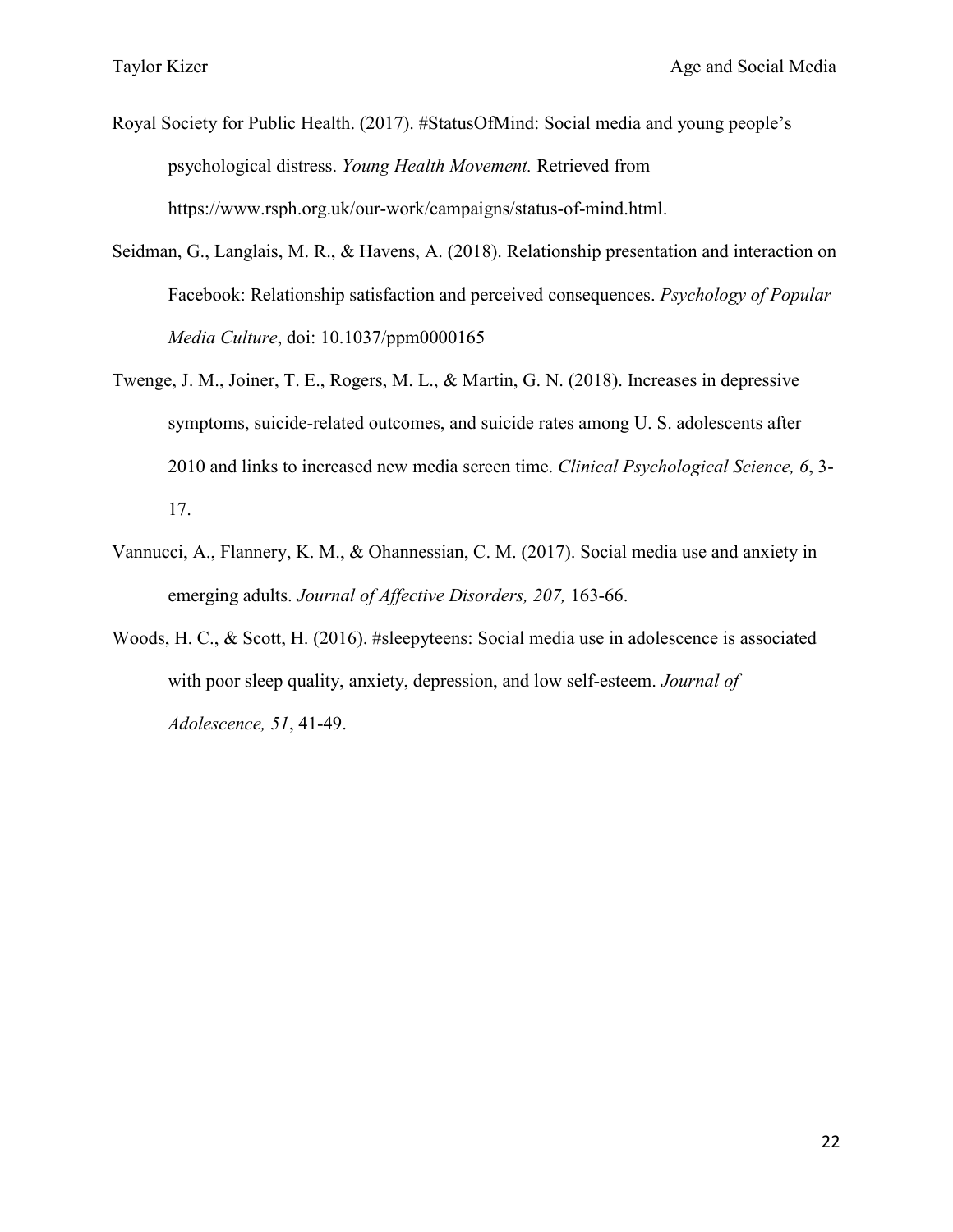*Table 1*. Descriptive statistics for study sample.

|                       |                       | Ages 23 and | Ages 24 and   |          |
|-----------------------|-----------------------|-------------|---------------|----------|
| <b>Study Variable</b> |                       | younger     | older         | F(2,260) |
| $\boldsymbol{n}$      |                       | 129         | 132           |          |
| Age                   |                       | 20.10(1.35) | 34.22 (10.58) |          |
| Ethnicity             | African American      | 1(0.8)      | 3(2.3)        |          |
|                       | Asian/Asian           |             |               |          |
|                       | American              | 6(4.7)      | 6(4.5)        |          |
|                       | Latino/a              | 12(9.3)     | 7(5.3)        |          |
|                       | Non-Hispanic White    | 106(82.2)   | 108(81.8)     |          |
|                       | Other                 | 4(3.1)      | 8(6.1)        |          |
| Education             | Less than high school | 3(2.3)      | 0(0.0)        |          |
|                       | High school           | 33(25.6)    | 12(9.1)       |          |
|                       | Professional program  | 0(0.0)      | 3(2.3)        |          |
|                       | Some college          | 81 (62.8)   | 45(34.1)      |          |
|                       | Undergraduate         |             |               |          |
|                       | degree                | 12(9.3)     | 48 (36.4)     |          |
|                       | Graduate degree       | 0(0.0)      | 24 (18.2)     |          |
| Sexual Orientation    | Heterosexual          | 117(90.7)   | 125 (94.7)    |          |
|                       | Homosexual            | 2(1.6)      | 1(0.8)        |          |
|                       | <b>Bisexual</b>       | 9(7.0)      | 6(4.5)        |          |
|                       | Other                 | 1(0.8)      | 0(0.0)        |          |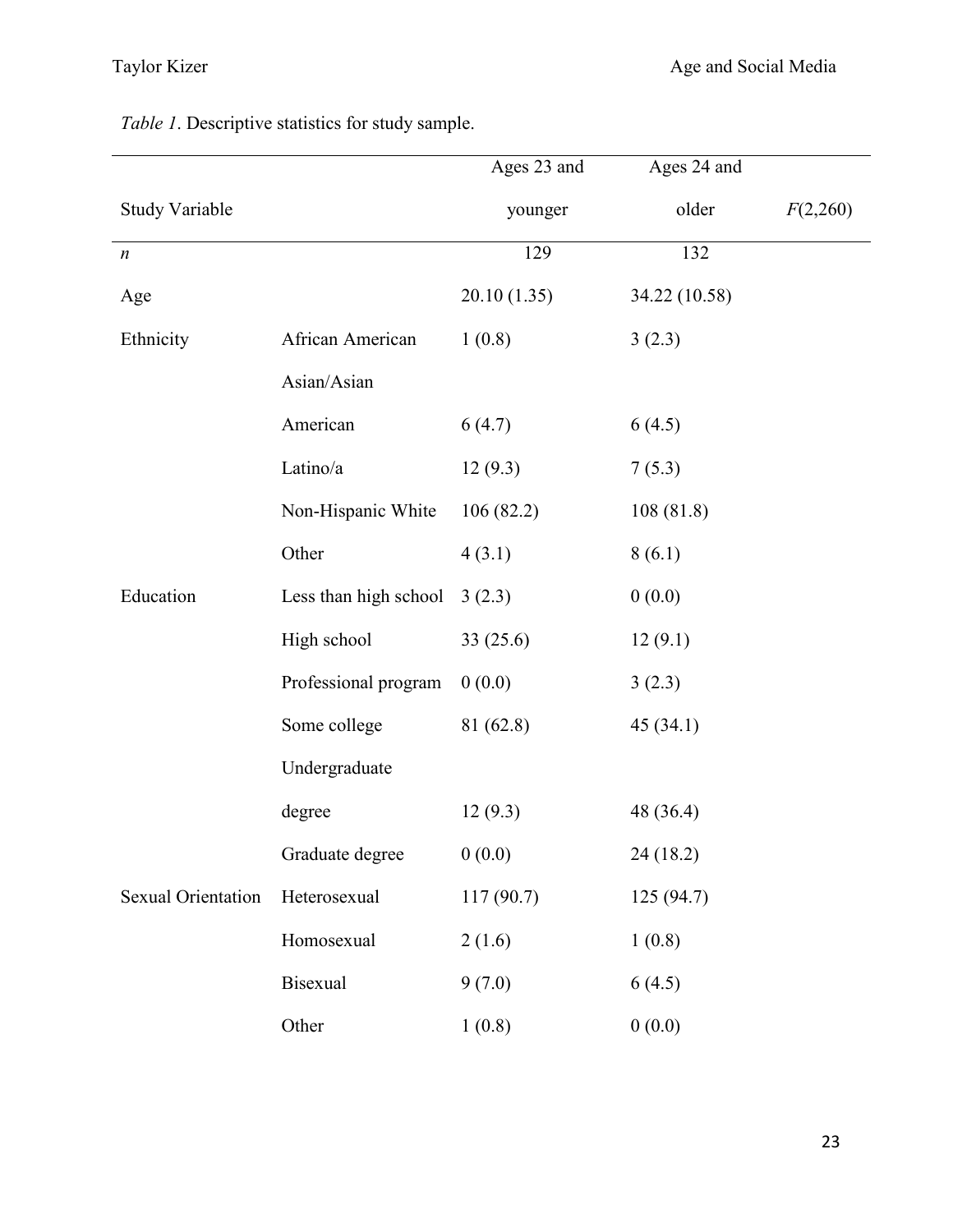Relationship

| <b>Status</b>          | Single                             | 33(25.6)      | 20(15.2)      |            |
|------------------------|------------------------------------|---------------|---------------|------------|
|                        | Casually dating                    | 14(10.9)      | 2(1.5)        |            |
|                        | Seriously dating                   | 79 (61.2)     | 27(20.5)      |            |
|                        | Engaged                            | 2(1.6)        | 8(6.1)        |            |
|                        | Married                            | 1(0.8)        | 75 (56.8)     |            |
| Social Media           |                                    |               |               |            |
| Behaviors <sup>a</sup> | Minutes on Facebook 53.13 (58.94)  |               | 90.48 (73.71) | $6.87**$   |
|                        | Minutes on SnapChat 75.32 (106.04) |               | 17.89 (30.60) | $31.63***$ |
|                        | Minutes on                         |               |               |            |
|                        | Instagram                          | 42.09 (56.96) | 13.96 (29.59) | 18.08***   |
|                        | Minutes on Twitter                 | 28.35 (46.94) | 5.59(16.49)   | 45.14***   |
|                        | Frequency of Photos                | 3.01 $(1.62)$ | 3.19(1.73)    | .83        |
|                        | Frequency of Posts                 | 2.32(1.25)    | 2.89(1.65)    | 10.82***   |
|                        | Frequency of                       |               |               |            |
|                        | Comments                           | 3.17(1.45)    | 3.94(1.72)    | $4.95*$    |
|                        | Frequency of                       |               |               |            |
|                        | Monitoring                         | 6.09(1.20)    | 5.87 (1.44)   | 3.44       |
|                        | Frequency of Private               |               |               |            |
|                        | Messaging                          | 3.77(1.77)    | 3.54(1.81)    | .06        |
| Well-being             |                                    |               |               |            |
| Variables <sup>b</sup> | Depression                         | 11.94(4.65)   | 10.77(4.20)   | 2.40       |
|                        | <b>Stress</b>                      | 13.90 (4.49)  | 12.94 (4.69)  | 3.22       |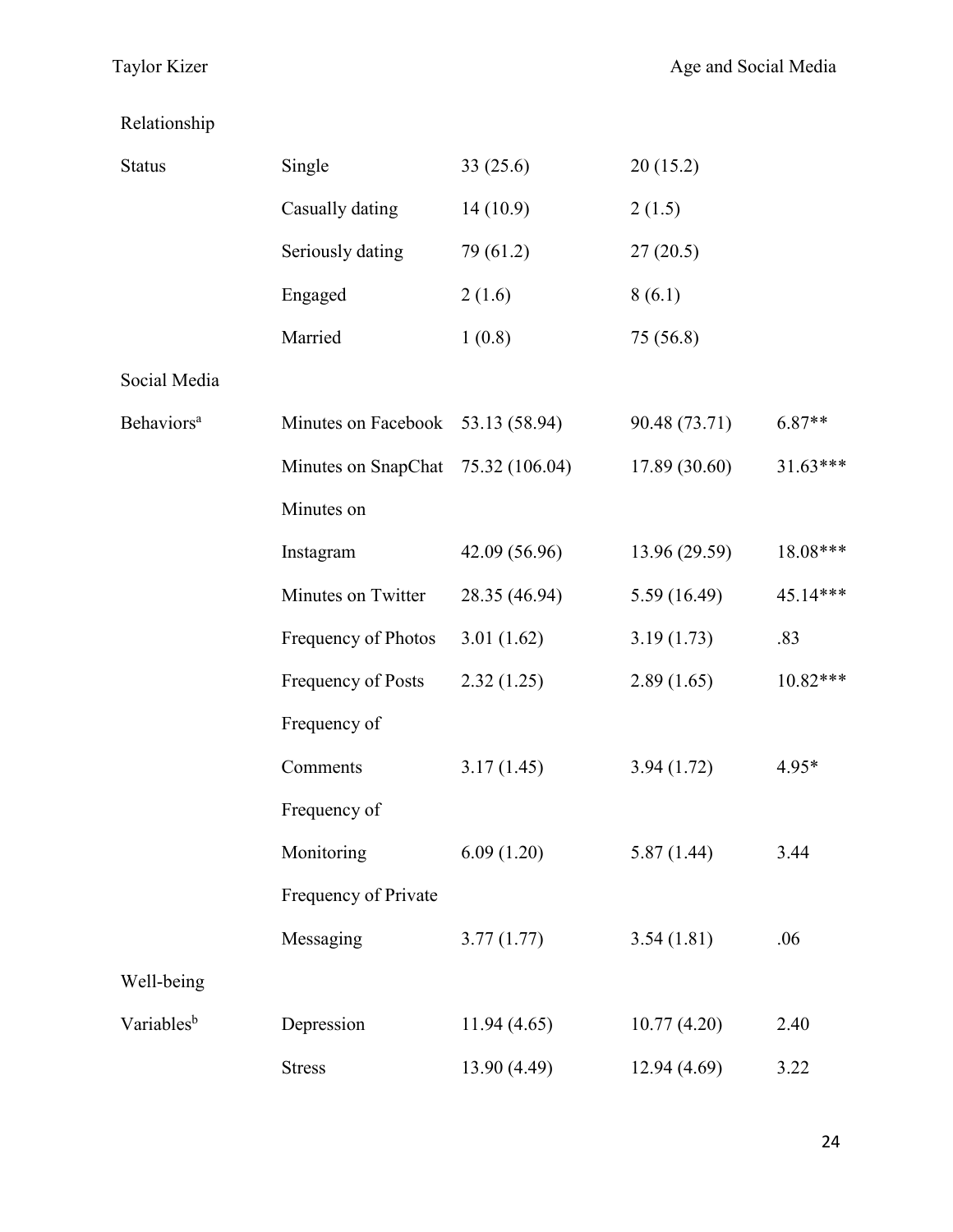| Anxiety | 10.75(4.16) | 9.90(3.45) | .01 |
|---------|-------------|------------|-----|
|         |             |            |     |

\*\*\* *p* < .001; \*\* *p* < .01; \* *p* < .05.

a Frequency was measured on a scale of 1 (*never*) to 7 (*all the time*).

 $b$ Each measure of well-being was measured on a scale of 0 to 21, with higher numbers indicating

lower levels of well-being.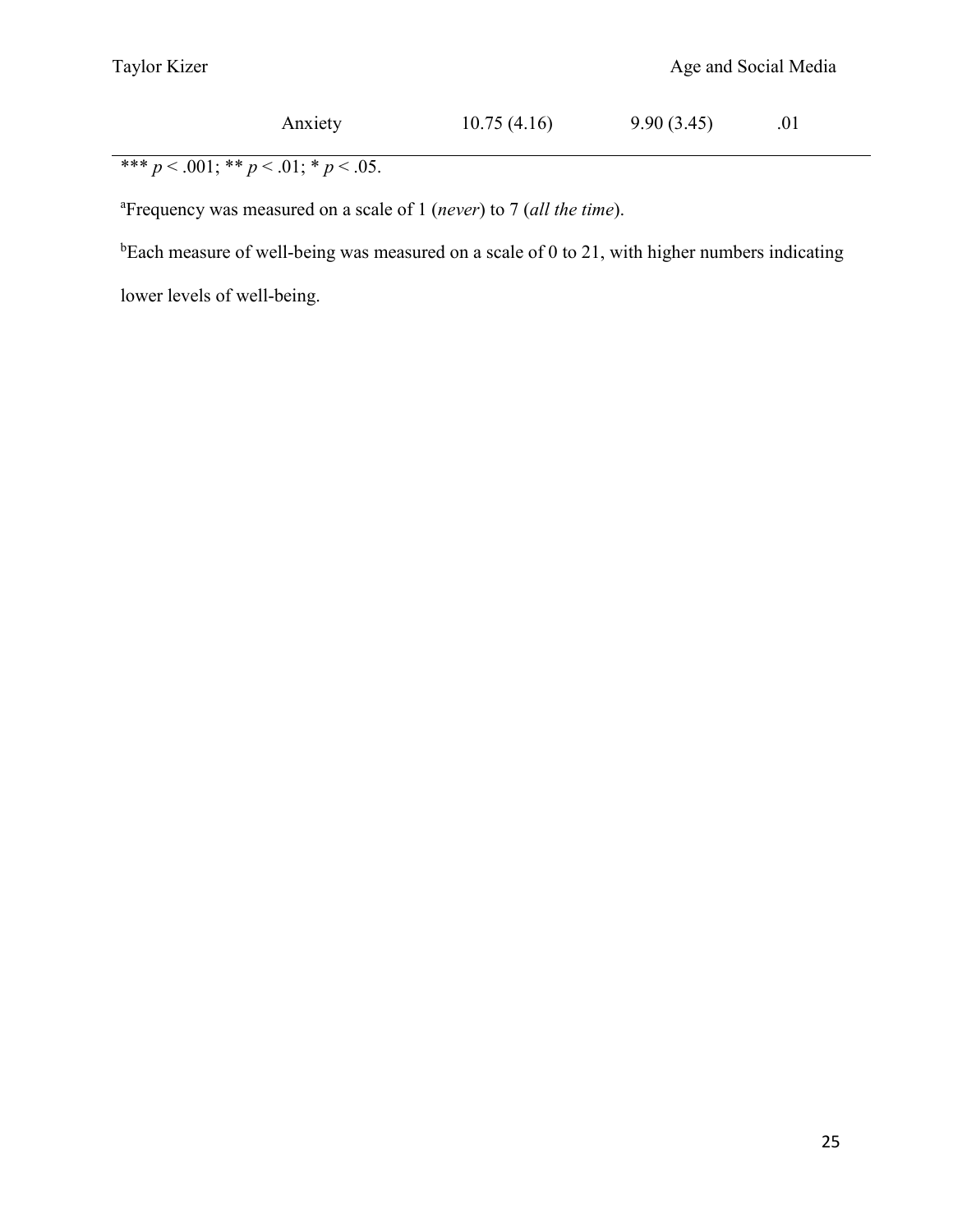# Taylor Kizer Age and Social Media

|                                   |             | Age 23 and Younger ( $n = 131$ ) |               | Age 24 and Older $(n=130)$ |                |               |
|-----------------------------------|-------------|----------------------------------|---------------|----------------------------|----------------|---------------|
| Social Media Behavior             | Depression  | Anxiety                          | <b>Stress</b> | Depression                 | Anxiety        | <b>Stress</b> |
| Model 1                           |             |                                  |               |                            |                |               |
| <b>Facebook Photos</b>            | .33(.00)    | .19(.00)                         | .18(.00)      | $-.31(.00)*$               | $-.36(.00)*$   | $-.32(.00)*$  |
| <b>Facebook Posts</b>             | .09(.00)    | .43(.00)                         | .29(.00)      | .08(.00)                   | $-.05(.00)$    | $-.17(.00)$   |
| <b>Facebook Comments</b>          | $-.38(.00)$ | $-.31(.00)$                      | $-.36(.00)$   | .07(.00)                   | .15(.00)       | $.46(.00)*$   |
| <b>Facebook Monitoring</b>        | $-.22(.00)$ | $-.47(.00)$                      | $-.20(.00)$   | .33(.00)                   | $.42 \,(.00)*$ | .21(.00)      |
| <b>Facebook Private Messaging</b> | .24(.00)    | .34(.00)                         | .17(.00)      | .18(.00)                   | .11(.00)       | .04(.00)      |
| $R^2$                             | 0.041       | .060                             | .030          | $.148**$                   | $.134**$       | $.104*$       |
| Model 2                           |             |                                  |               |                            |                |               |
| <b>SnapChat Photos</b>            | .48(.00)    | .24(.00)                         | .04(.00)      | .19(.01)                   | $-.13(.01)$    | $-.23(.01)$   |
| <b>SnapChat Posts</b>             | $-.02(.00)$ | .28(.00)                         | .11(.00)      | .08(.01)                   | $-.00(.01)$    | $-.03(.01)$   |
| <b>SnapChat Comments</b>          | .20(.00)    | $-.03(.00)$                      | $-.19(.00)$   | $-.54(.02)$                | .18(.01)       | .32(.02)      |
| <b>SnapChat Monitoring</b>        | $-.44(.00)$ | $-.23(.00)$                      | .08(.00)      | .61(.01)                   | $.60(.01)*$    | .31(.01)      |
| <b>SnapChat Private Messaging</b> | $-.18(.00)$ | $-.14(.00)$                      | .00(.00)      | $-.25(.01)$                | $-.67(.01)*$   | $-.43(.01)$   |

*Table 2.* The influence of social media on well-being according to age group ( $N = 261$ ).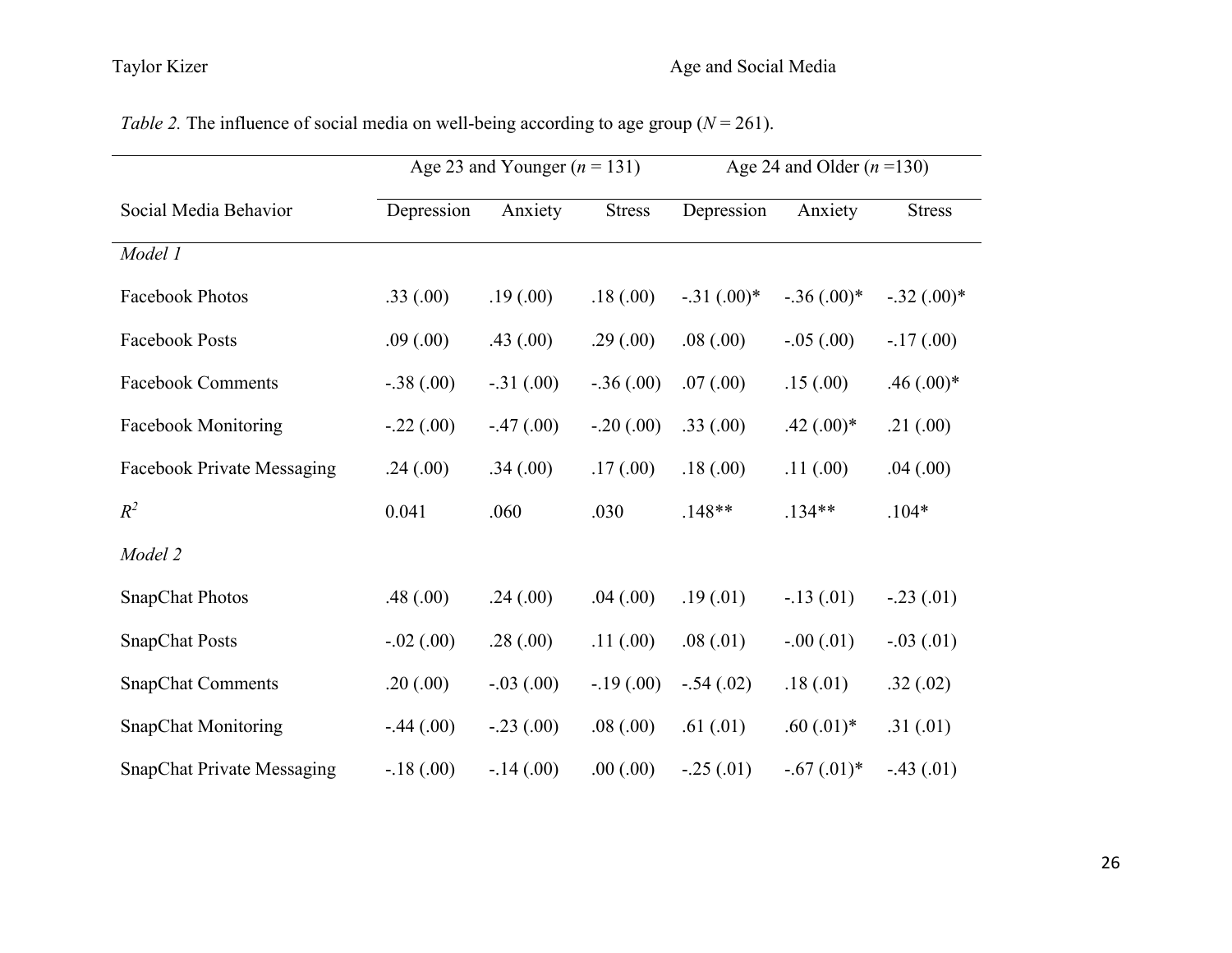| <b>Taylor Kizer</b>                |             |                |             | Age and Social Media |             |             |
|------------------------------------|-------------|----------------|-------------|----------------------|-------------|-------------|
| $R^2$                              | .033        | .035           | .004        | .037                 | .047        | .022        |
| Model 3                            |             |                |             |                      |             |             |
| <b>Instagram Photos</b>            | .43(.00)    | .22(.00)       | .04(.00)    | .37(.01)             | .55(.01)    | .33(.01)    |
| <b>Instagram Posts</b>             | .05(.00)    | .41(.00)       | .18(.00)    | $-.18(.01)$          | $-.28(.01)$ | $-.11(.01)$ |
| <b>Instagram Comments</b>          | $-.06(.00)$ | $-.30(.00)$    | $-.31(.00)$ | $-.24(.01)$          | .07(01)     | $-.01(.01)$ |
| <b>Instagram Monitoring</b>        | $-.32(.00)$ | $-.35(.00)$    | $-.08(.00)$ | .06(.01)             | $-.16(.01)$ | $-.04(.01)$ |
| <b>Instagram Private Messaging</b> | $-.14(.00)$ | .08(.00)       | .13(.00)    | .06(01)              | $-.23(.01)$ | $-.22(.01)$ |
| $R^2$                              | .036        | .025           | .010        | .022                 | .029        | .015        |
| Model 4                            |             |                |             |                      |             |             |
| <b>Twitter Photos</b>              | .27(.01)    | .12(.01)       | $-.22(.01)$ | $-.62(.03)$          | $-.15(.02)$ | $-.42(.03)$ |
| <b>Twitter Posts</b>               | .36(.01)    | $.73(0.01)$ ** | $.53(.01)*$ | .29(.03)             | $-.23(.02)$ | .07(.03)    |
| <b>Twitter Comments</b>            | .26(.01)    | $-.04(.01)$    | $-.12(.01)$ | $-.39(.03)$          | $-.48(.02)$ | $-.18(.03)$ |
| <b>Twitter Monitoring</b>          | $-.82(.01)$ | $-.77(.01)$    | $-.50(.01)$ | .55(.03)             | 1.00(.02)   | .53(.03)    |
| <b>Twitter Private Messaging</b>   | 05(.01)     | .13(01)        | .43(.01)    | .22(.02)             | $-.21(.02)$ | $-.09(.02)$ |
| $R^2$                              | .056        | $.103*$        | .046        | .061                 | .024        | .019        |